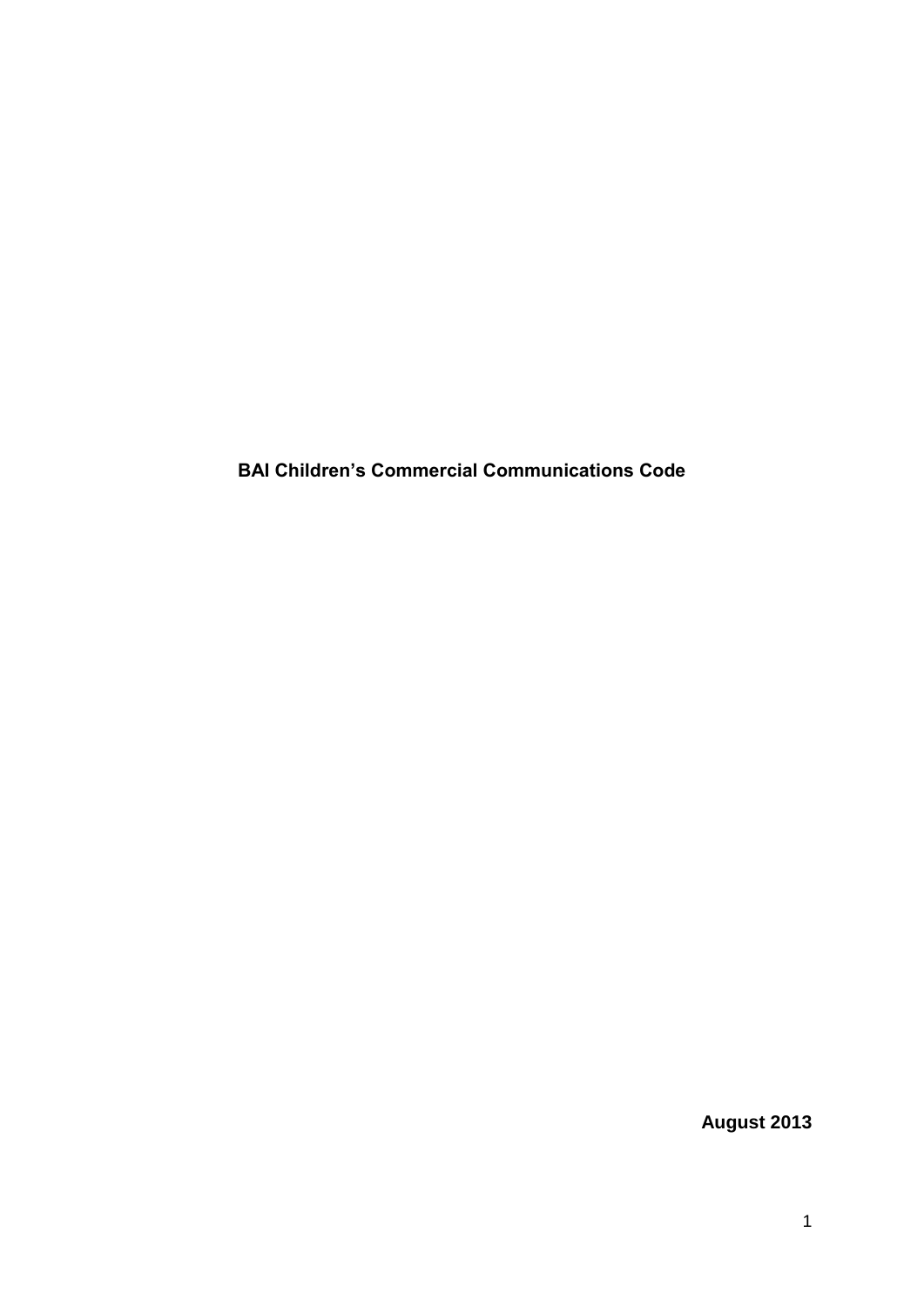| 1.               |                                                                                   |  |
|------------------|-----------------------------------------------------------------------------------|--|
| 2.               |                                                                                   |  |
| 3.               |                                                                                   |  |
| 4.               |                                                                                   |  |
| 5.               |                                                                                   |  |
| 6.               |                                                                                   |  |
|                  |                                                                                   |  |
|                  |                                                                                   |  |
| $\overline{7}$ . |                                                                                   |  |
| 8.               |                                                                                   |  |
|                  |                                                                                   |  |
|                  |                                                                                   |  |
|                  |                                                                                   |  |
|                  |                                                                                   |  |
| 9.               |                                                                                   |  |
|                  |                                                                                   |  |
| 10.              |                                                                                   |  |
| 11.              |                                                                                   |  |
| 12.              |                                                                                   |  |
| 13.              |                                                                                   |  |
| 14.              | Children's Advertising, Children's Sponsorship and Children's Product Placement14 |  |
| 15.              |                                                                                   |  |
| Appendices       |                                                                                   |  |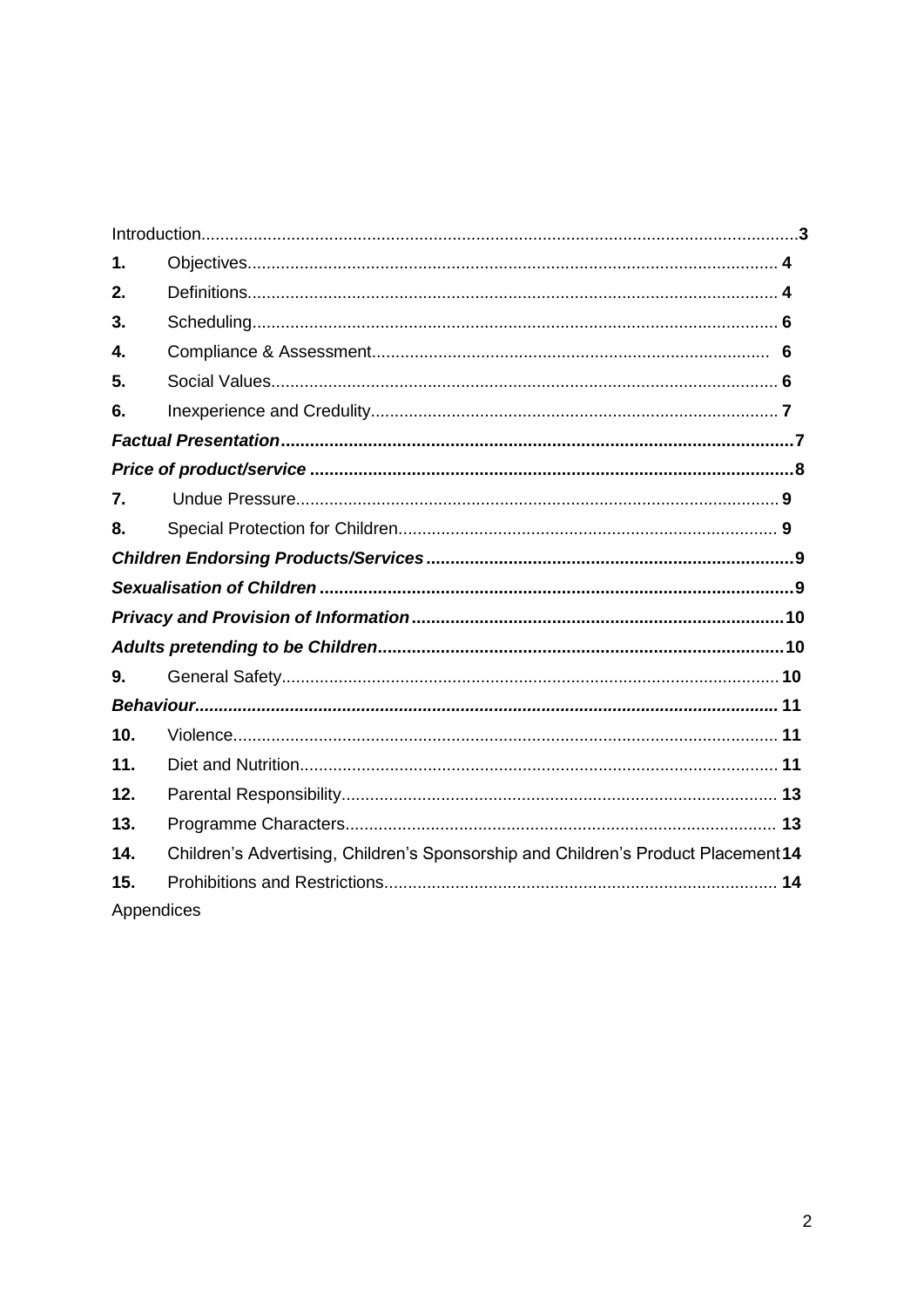## <span id="page-2-0"></span>**Introduction**

Section 42 of the Broadcasting Act, 2009, provides that:

- (1) The Authority shall prepare, and from time to time as occasion requires, revise, in accordance with this section, a code or codes governing standards and practice ("broadcasting code") to be observed by broadcasters.
- (2) Broadcasting codes shall provide –

(g) that advertising, teleshopping material, sponsorship and other forms of commercial promotion employed in any broadcasting service, in particular advertising and other such activities which relate to matters likely to be of direct or indirect interest to children, protects the interests of children having particular regard to the general public health interests of children.

The Children's Commercial Communications Code ("the Code") has been developed by the Broadcasting Authority of Ireland in accordance with its statutory obligations.

#### **Scope**

The Code shall apply specifically to commercial communications that promote products, services, or activities that are deemed to be of particular interest to children and/or broadcast during and between children's programmes i.e. children's commercial communications.

#### **Jurisdiction**

Broadcasters within the jurisdiction of the Republic of Ireland must comply with the provisions of the Code. It shall not apply to other services commonly received in this State but licensed in the United Kingdom or in other jurisdictions.

#### **Complaints**

Any viewer or listener may make a complaint if they are dissatisfied with the manner in which a broadcaster is complying with this Code. Further information on the complaints process is available on [www.bai.ie](http://www.bai.ie/) or by phoning 01 6441200.

#### **Guidance**

Further information on this Code is provided in Guidance Notes available on **www.bai.ie**. The Authority does not provide broadcasters, advertisers or the general public with a copy clearance service.

The effective date of this Code is September  $2^{nd}$  2013.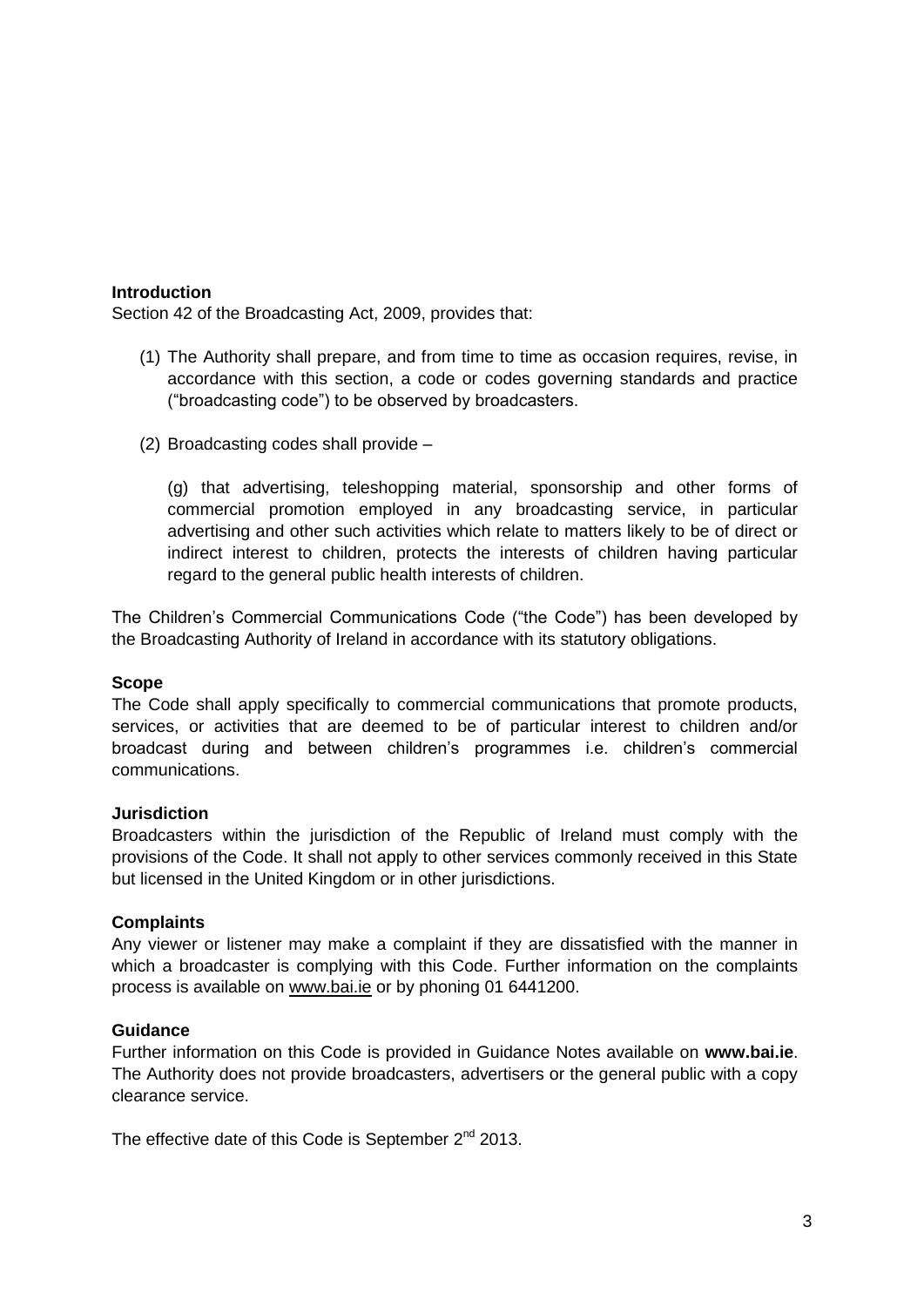# <span id="page-3-0"></span>**1. Objectives**

The objectives of the Code are:

- To offer protection for children from inappropriate and/or harmful commercial communications;
- To acknowledge the special susceptibilities of children and ensure that commercial communications do not exploit these susceptibilities;
- To ensure that commercial communications are fair and present the product or service promoted in a way that is easily interpreted by children and does not raise unrealistic expectations of the capabilities or characteristics of the product or service being promoted, and;
- To provide unambiguous guidelines to broadcasters, advertisers, parents, guardians and children on the standards they can expect from commercial communications on Irish broadcasting services.

## <span id="page-3-1"></span>**2. Definitions**

(a) **Child** refers to any person under 18 years of age and references to **Children** should be construed accordingly.

The Code recognises the principle that children of different ages require different levels of protection. In order to give this principle practical effect, the Code stipulates general principles that apply to children's commercial communications and also stipulates a number of protections that apply to children under 6 years of age, those under 13 years of age and those under 15 years of age. The provisions that apply to each of these age groups are clearly marked.

- (b) For the purpose of this Code, the definitions for the following types of commercial communications contained in the **General Commercial Communications Code** will apply:-
	- Advertising;
	- Sponsorship:
	- Misleading, Comparative, Surreptitious and Subliminal Commercial Communications;
	- Teleshopping;
	- Television Product Placement;
	- Virtual, Interactive and Split-screen Advertising.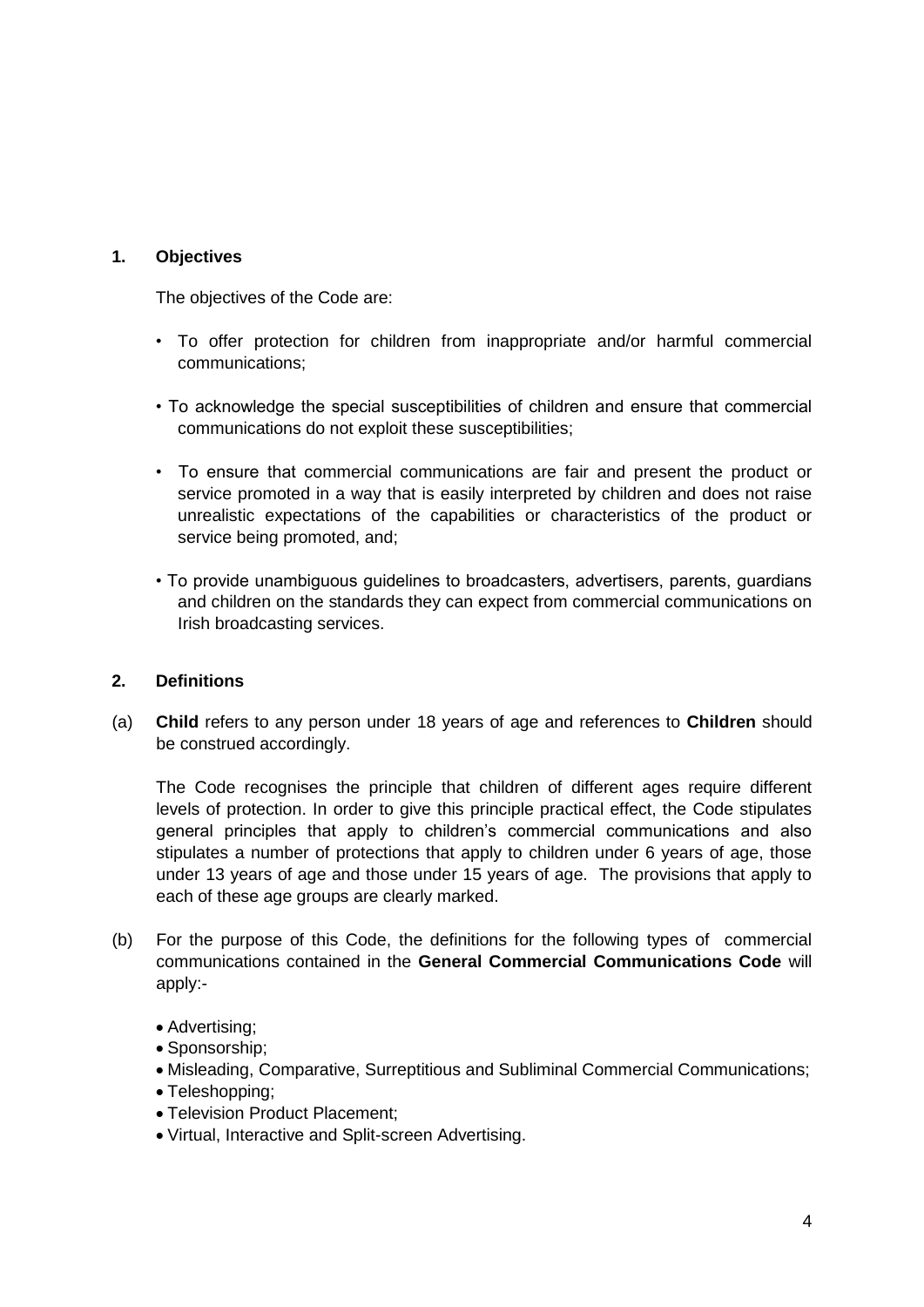- (c) **Commercial Communications** are images with or without sound and radio announcements which are designed to promote, directly or indirectly, the products, services or image of a natural or legal entity pursuing an economic activity. Such images and radio announcements accompany or are included in a programme in return for payment or for similar consideration or for self-promotional purposes. Forms of commercial communication include, inter alia, advertising, sponsorship, teleshopping and product placement, but do not include public service announcements and charity appeals broadcast free of charge.
- (d) **Children's Commercial Communications** are commercial communications that promote products, services, or activities that are deemed to be of particular interest to children and/or broadcast during and between children's programmes.
- (e) **Children's Advertising, Children's Sponsorship and Children's Product Placement** are advertising, sponsorship and product placement (as defined in the General Commercial Communications Code) that promote products, services or activities that are deemed to be of particular interest to children and/or broadcast during and between children's programmes.
- (f) **Children's programmes** are programmes that are commonly referred to as such and/or have an audience profile of which over 50% are under 18 years of age. Where provisions of the Code are categorised as pertaining to those under 15 years, those under 13 years or those under 6 years of age, these provisions will apply to (i) commercial communications targeting these age groups, (ii) commercial communications broadcast during programmes where over 50% of the audience are of these age groups.
- (g) **HFSS foods** are those that are assessed as high in fat, salt or sugar in accordance with the Nutrient Profiling Model developed by the UK Food Standards Agency as adopted by the  $BAI<sup>1</sup>$
- (h) **Programme characters** are characters and personalities from children's programmes currently broadcast on indigenous services and used to promote products or services in children's commercial communications. In this instance 'currently' means regular programming that is due for return in the next broadcast season.

**.** 

 $1$  An overview of the Nutrient Profiling Model and how to apply it is provided in Appendix 2.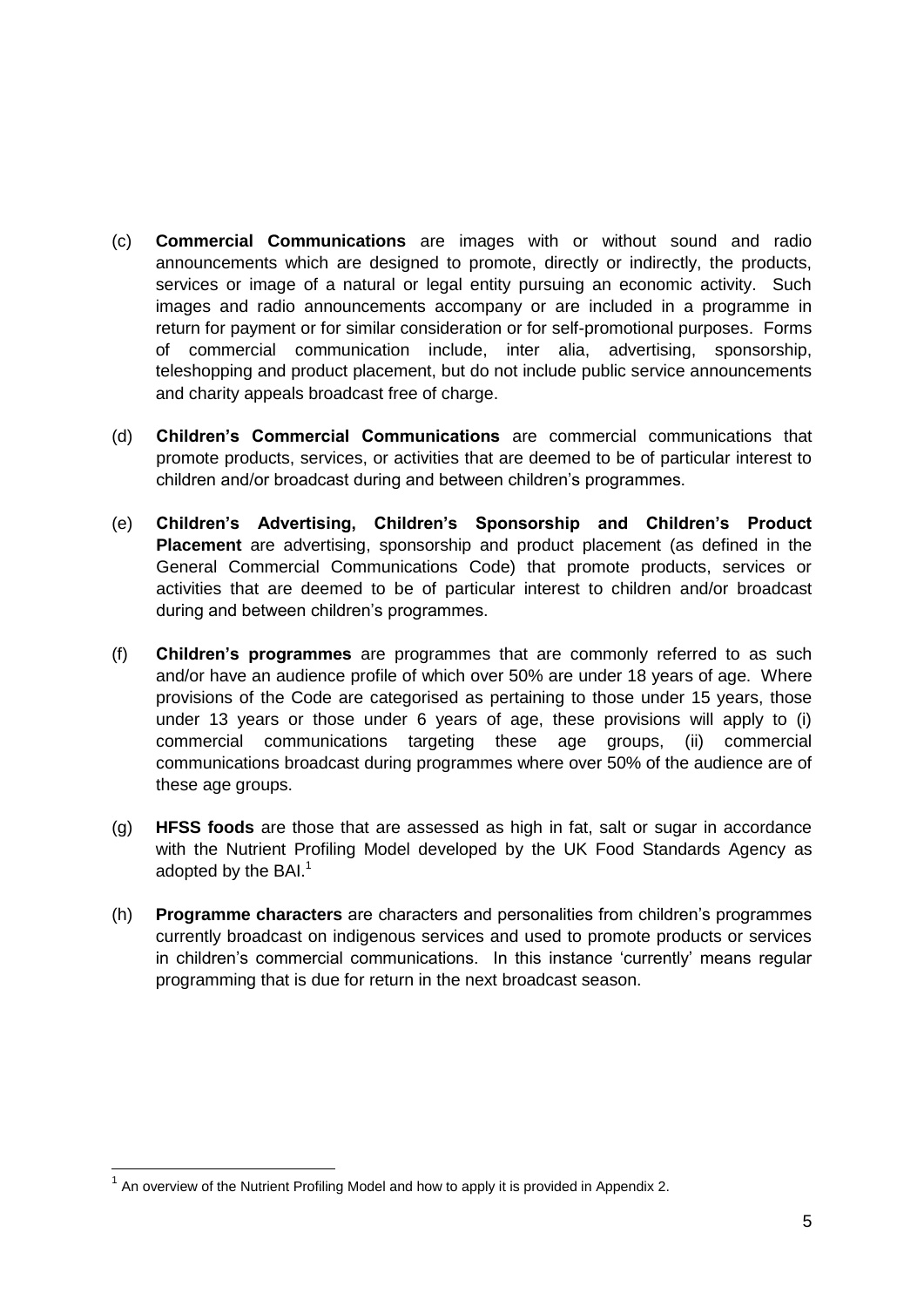(i) **Licensed characters** are characters and personalities that are licensed to feature in a commercial communication but which have no direct association with the product or service promoted. Licensed characters include characters and personalities from a cinema release, video game, amongst others.

# <span id="page-5-0"></span>**3. Scheduling**

A children's programme is defined with reference to the type of programme and/or the profile of those watching or listening to that programme i.e. programmes that have an audience profile of which over 50% are under 18 years of age. When scheduling children's commercial communications, broadcasters shall comply with guidelines issued by the BAI and updated from time to time.

## <span id="page-5-1"></span>**4. Compliance & Assessment**

- 1. Broadcasters shall observe the provisions of the Code.
- 2. Children's commercial communications shall be considered in whole and in context against the provisions contained in this Code. The following contextual factors shall apply: -
	- Time of broadcast:
	- Type of programme;
	- Channel/service type;
	- Nature of the product or service;
	- Target audience of the product or service;
	- Likely composition of the audience listening to, or watching, the programme.
- 3. Broadcasters shall comply with the spirit as well as the letter of the Code.

## <span id="page-5-2"></span>**5. Social Values**

1. Children's commercial communications shall not cause moral, mental or physical detriment to children.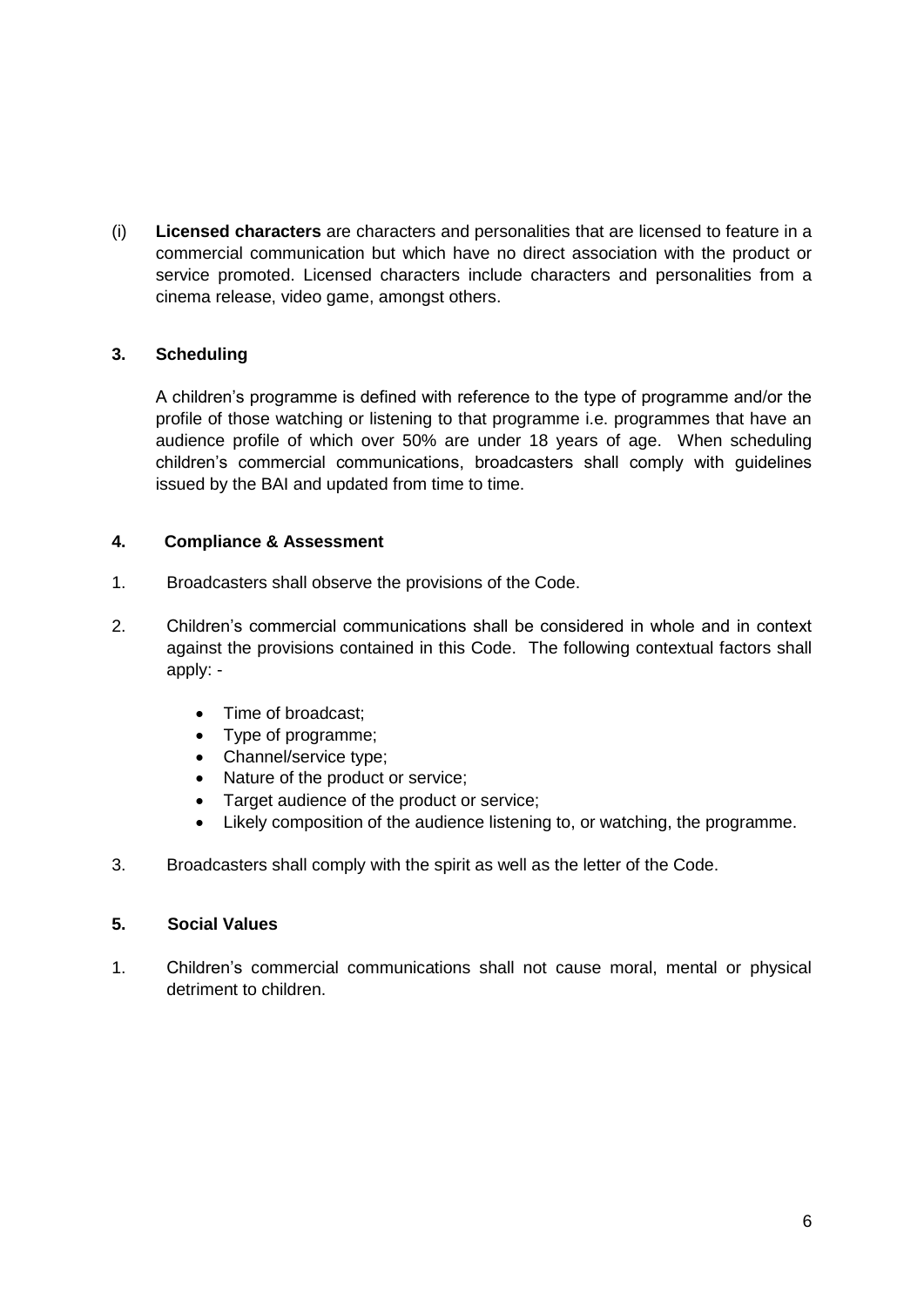- 2. Children's commercial communications shall not reflect a range of values which are inconsistent with the moral or ethical standards or diversity of contemporary Irish society. They shall respect human dignity and not discriminate on grounds of gender, marital status, family status, sexual orientation, religion, age, disability, race or membership of the Traveller community. They shall not be offensive to religious or political beliefs or encourage behaviour which is damaging to the environment. They shall respect the principle of equality and avoid gender stereotyping and any exploitation or the demeaning of men, women or children. **U/18**
- 3. Except where indicated otherwise, children's commercial communications coming within the scope of this Code must comply with Sections 3.1, 3.2 and 3.3 of the General Commercial Communications Code. **U/18**

## <span id="page-6-0"></span>**6. Inexperience and Credulity**

1.Children's commercial communications shall not take advantage of the natural credulity and sense of loyalty of children. They must not by implication, omission, ambiguity or exaggerated claim, mislead or deceive or be likely to mislead or deceive children, abuse their trust or exploit the lack of knowledge of children. They shall not exploit or, without justifiable reason, play on fear. **U/18**

## <span id="page-6-1"></span>*Factual Presentation*

Children's commercial communications shall:

- 2. Clearly indicate what parts, elements or accessories are included as part of the normal purchase of the product or service and differentiate between those which are only available at extra cost. **U/18**
- 3. Ensure that on-screen messages and 'small print' are clear, simple and legible and remain on screen for a sufficient length of time to enable a child to read it. **U/15**
- 4. Give children an indication of the actual size of the product. **U/15**
- 5. Clearly indicate when batteries are required for the operation of the product and whether these are supplied with the product. **U/15**
- 6. Clearly indicate when a product has to be assembled and what age level is generally required to assemble the product. **U/15**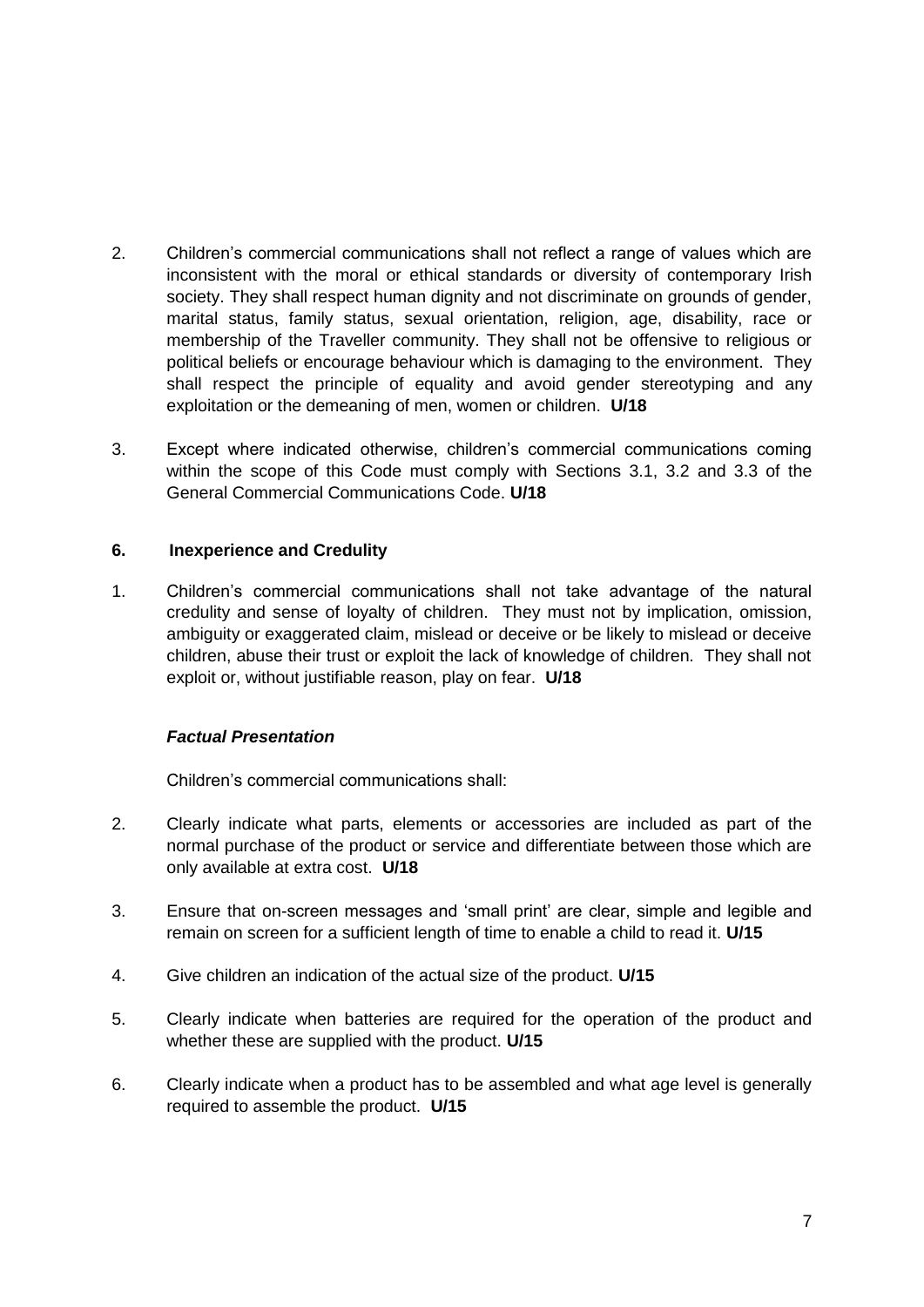- 7. Avoid the use of language, special effects or imaginative scenes which could confuse the child or have them believe that the product or service has capabilities or characteristics that it does not have in reality. **U/15**
- 8. Children's commercial communications shall not, in the case of toys or children's possessions, make direct comparisons between existing and 'improved' versions/models of the product, even when the statements or claims are valid. <sup>2</sup> U/15
- 9. State orally any on-screen messages or small print in order to ensure that children of this age understand the message. **U/6**

## <span id="page-7-0"></span>*Price of product/service*

With regard to how the price of a product or service is presented in children's commercial communications, the following rules shall apply:

- 10. The price, when given, shall be in euro and be inclusive of VAT or any other extra or related charges. **U/18**
- 11. If the price is dependent on the purchase of another item, then this must be made clear in the commercial communication. **U/18**
- 12. If there are a number of products or services in the children's commercial communication and the price of an item/or items is highlighted, then it must be made clear that the price refers to this item/items only. **U/18**
- 13. Children's commercial communications that refer to 'free gifts' or offers must specify any and all qualifying terms and conditions, e.g. any time limit, how many products need to be bought, how many wrappers need to be collected etc. Children's commercial communications must not offer prizes or rewards to children for attracting new purchasers for the product or service. **U/18**
- 14. The price shall be presented in clear, simple and legible font and where appropriate be voiced as part of the audio. **U/15**
- 15. The language used in presenting the price shall not minimise its cost, e.g. through the use of words such as 'only' or 'just'. **U/15**

 2 These are products that persons under 15 years of age could ordinarily be expected to possess.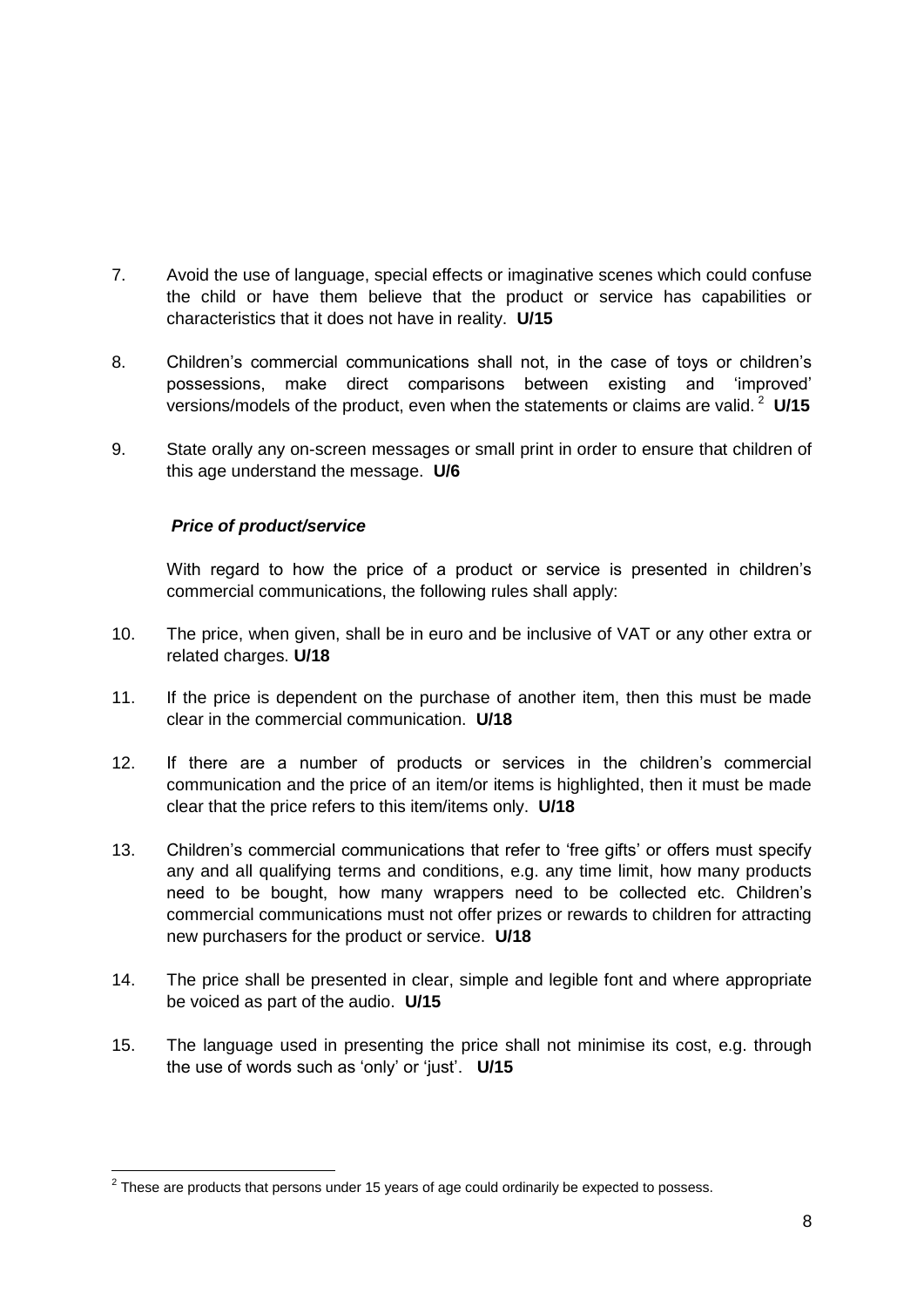16. Expensive toys shall state the price in the children's commercial communication. A toy will not be regarded as expensive if it, plus any essential accessories, are generally available at a retail price below a figure specified by the Authority from time to time. This figure is currently €30 but is subject to review. **U/15**

## <span id="page-8-0"></span>**7. Undue Pressure**

- 1. Children's commercial communications shall not directly encourage or exhort children to ask adults to buy them the products or services being promoted. **U/18**
- 2. Children's commercial communications should not imply that possession or use of a product or service will make the child or his/her family superior, either physically, socially or psychologically. **U/18**
- 3. Children's commercial communications shall not imply that the child or his/her family will be inferior or open to ridicule or contempt if they do not possess a particular product or service. They should not imply that the product or service is affordable to all families. **U/18**
- 4. Children's commercial communications must be particularly careful to avoid the implication that possession or use of a product or service will contribute to or detract from the child's popularity or acquisition of friends. **U/18**
- 5. Children's commercial communications should not make the child feel inferior, disloyal or doubtful about their self-image. **U/18**

## <span id="page-8-2"></span><span id="page-8-1"></span>**8. Special Protection for Children**

## *Children Endorsing Products/Services*

1. The use of children to comment on or endorse products or services in children's commercial communications is only permitted for products and services that they could reasonably be expected to use and would usually be interested in themselves.

Children may appear in children's commercial communications for adult products if their appearance is as a natural element in the depicted environment or necessary to explain or demonstrate the use of the product or service. **U/18**

## *Sexualisation of Children*

<span id="page-8-3"></span>2. Children's commercial communications shall not portray a child in a sexually provocative manner or provoke anxiety in children over their bodily appearance. **U/18**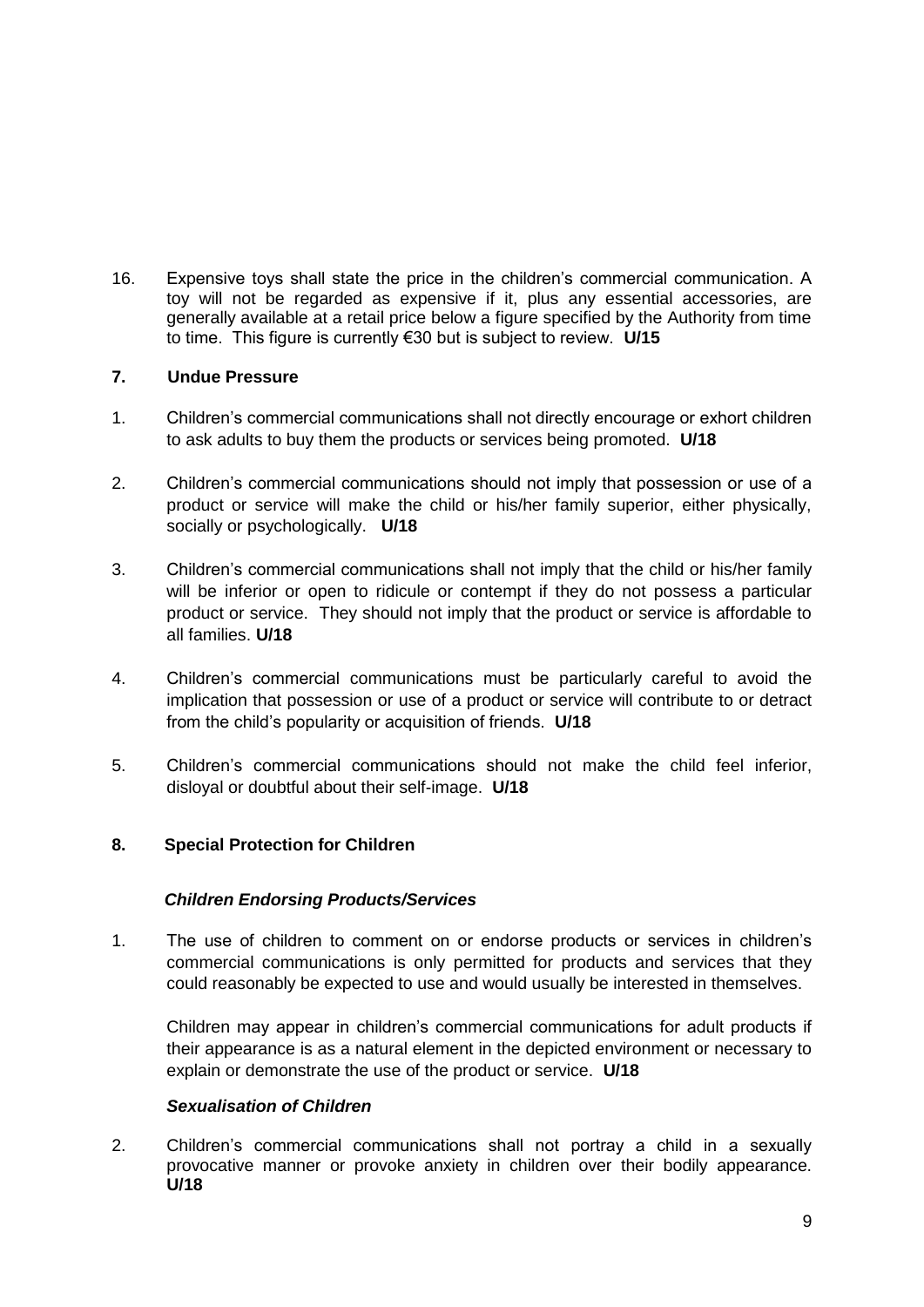## *Privacy and Provision of Information*

<span id="page-9-0"></span>3. Children's commercial communications shall not ask children to submit private information or details regarding themselves, their family or friends, unless the commercial communication is as part of a campaign that relates to their safety, health or wellbeing. When this practice is used, children's commercial communications should state, where reasonable, that children must seek adult approval before sending the information. **U/18**

## *Adults pretending to be Children*

<span id="page-9-1"></span>4. The use of adults pretending to be children in children's commercial communications must not be offensive to the dignity of children. **U/18**

## <span id="page-9-2"></span>**9. General Safety**

- 1. Children's commercial communications shall not encourage children to enter into unsafe situations or strange places or to talk to strangers. **U/18**
- 2. Children's commercial communications shall not show children in morally or physically dangerous situations or behaving dangerously in the home or outside, including street and road scenes, except when the sole purpose of the commercial communication is to promote safety. **U/18**
- 3. Children's commercial communications shall show children using appropriate safety equipment and respecting all applicable safety rules, when engaged in activities that require such and with adult supervision where appropriate, for example, as passengers in vehicles, pedestrians, cyclists, when rollerblading, skateboarding, swimming, water-sports or horse riding. **U/18**
- 4. Children's commercial communications should not show children using the internet without appropriate adult supervision. **U/18**
- 5. Children's commercial communications should not unreasonably show children using or close to dangerous substances or dangerous equipment, for example, matches, gas appliances, petrol, certain household substances or in possession of, or administering medicines unless under appropriate adult supervision. **U/15**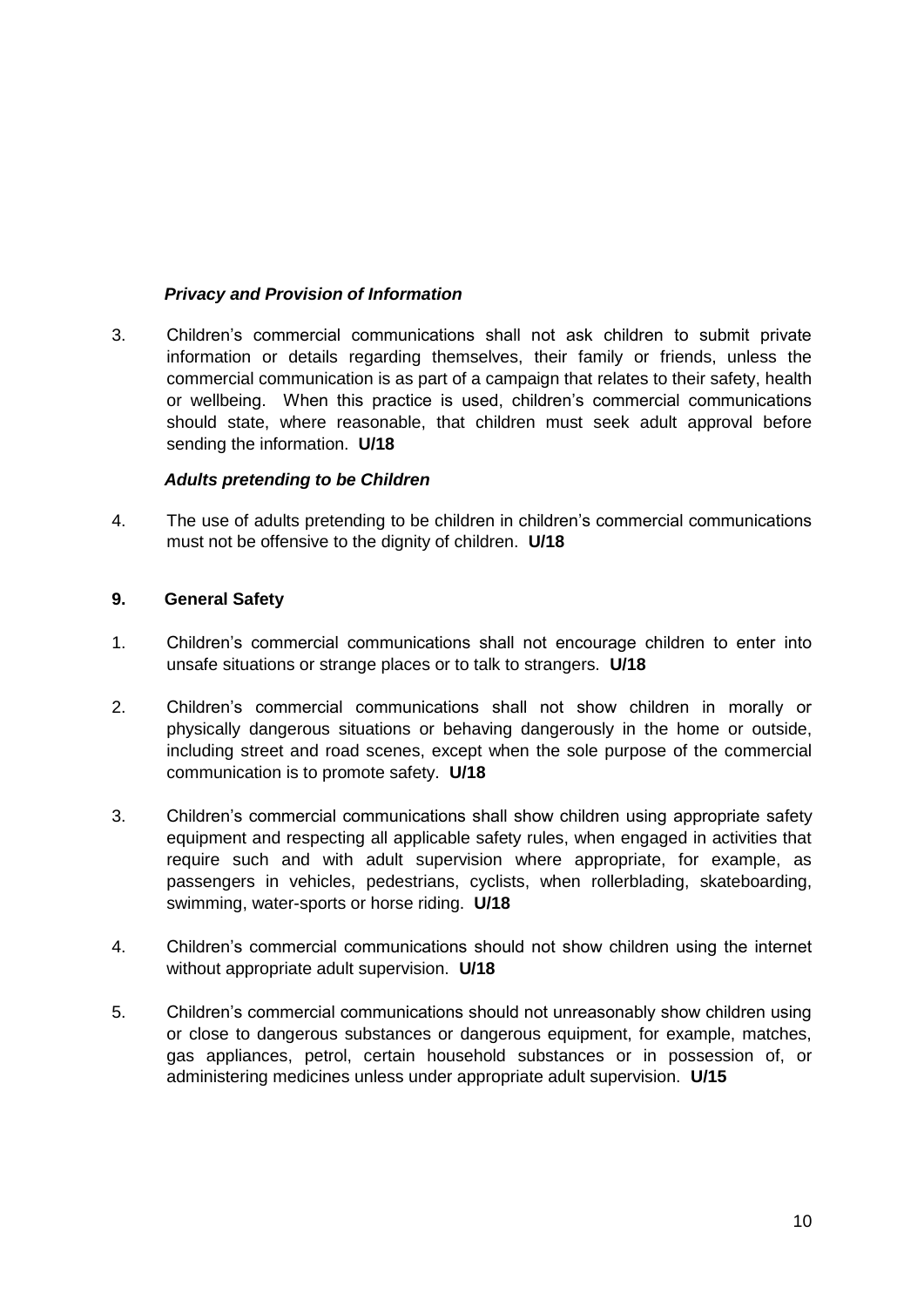## <span id="page-10-0"></span>*Behaviour*

- 6. Children's commercial communications shall not encourage children to engage in, or be portrayed engaging in, anti-social behaviour, in particular bullying, taunting or teasing other children, unless the sole purpose of the commercial communication is to discourage such behaviour. **U/18**
- 7. Children's commercial communications should not disparage education or condone aggression or greed as admirable qualities. **U/18**

#### <span id="page-10-1"></span>**10. Violence**

- 1. Children's commercial communications should not generally, as a principle, include violence or include scenes that will cause distress to children. **U/18**
- 2. In instances where the inclusion of violent scenes may be necessary as part of a public service message or in order to demonstrate the product or service, broadcasters must schedule responsibly so as to ensure that such children's commercial communications do not cause distress to children of this age group. **U/6**

## <span id="page-10-2"></span>**11. Diet and Nutrition**

- 1. Children's commercial communications shall be responsible in the manner in which food is portrayed. They should not encourage an unhealthy lifestyle or unhealthy eating or drinking habits such as immoderate consumption, excessive or compulsive eating. **U/18**
- 2. Children's commercial communications representing mealtimes should clearly and adequately depict the role of the product or service within the framework of a balanced diet. **U/18**
- 3. Children's commercial communications must not contain any misleading or incorrect information about the nutritional value of a product. They must not make misleading or incorrect comparisons between foods. They must not imply that particular foods are a substitute or replacement for fruit and/or vegetables. **U/18**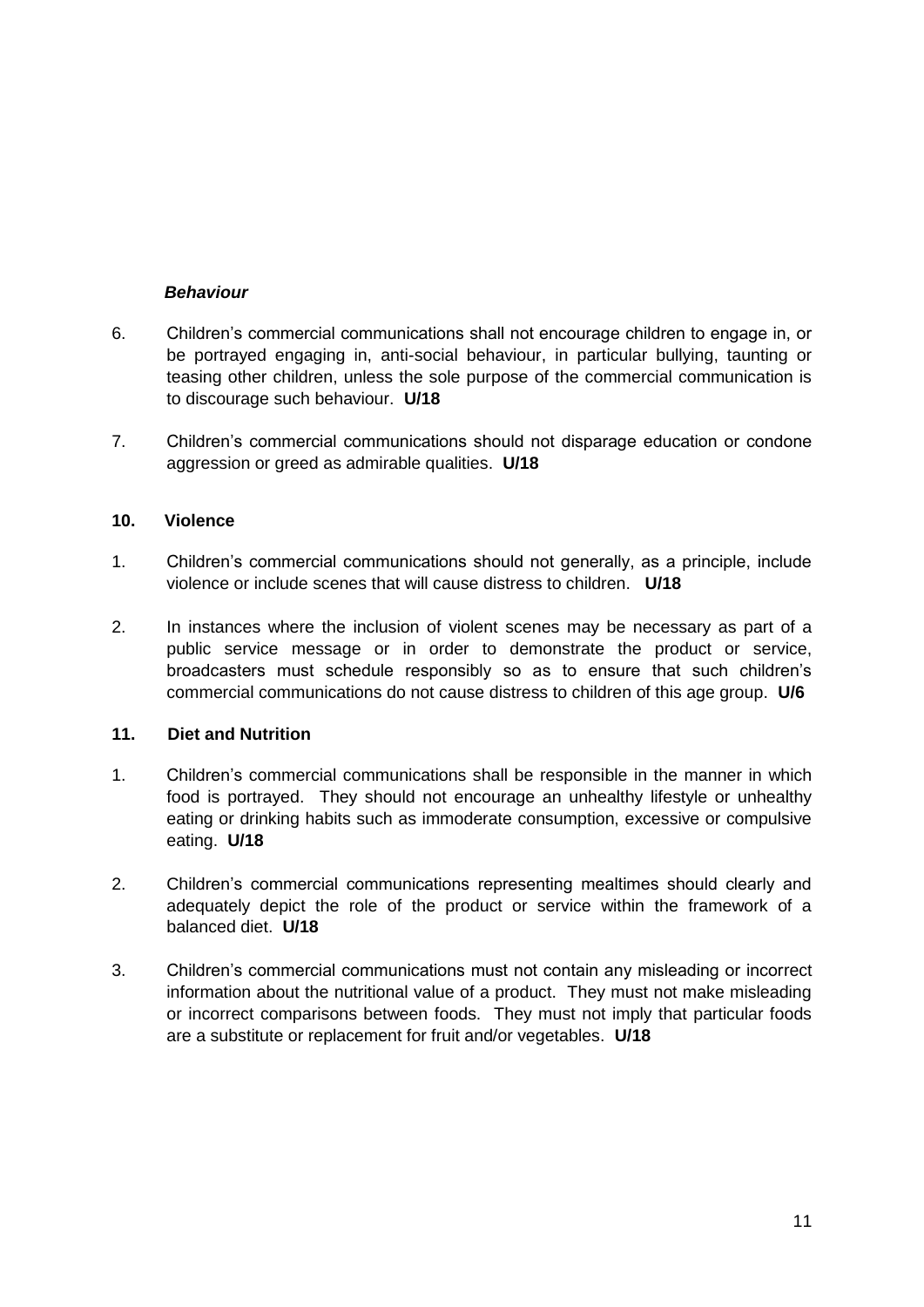# **Children's commercial communications for HFSS food products and/or Services**

The following rules shall apply to children's commercial communications for HFSS food products and/or services.

- 4. Commercial communications for HFSS food products and/or services shall not be permitted in children's programmes as defined by this Code. **U/18**
- 5. Children's commercial communications for HFSS food products and/or services shall not include licensed characters. **U/18**
- 6. Children's commercial communications for HFSS food products and/or services shall not include health and nutrition claims. **U/13**
- 7. Children's commercial communications for HFSS food products and/or services shall not include promotional offers. **U/13**

## **Fast Food and Confectionery**

- 8. All children's commercial communications for fast food products, outlets and/or brands must display an acoustic or visual message stating 'should be eaten in moderation and as part of a balanced diet'. 'Fast food' is defined as 'food coming under the recognised character of fast food and/or inexpensive cooked food which is prepared and served quickly and is readily accessible for purchase by children'. It is not the intention of the definition to include prepared and convenience foods or food which is purchased for preparation and cooking in the home. Fast food in this instance does not refer to the actual amount of time required to cook the food but rather the speed and ease with which the food can be procured and consumed. **U/18**
- 9. Children's commercial communications for confectionery products must display an acoustic or visual message stating that 'snacking on sugary foods and drinks can damage teeth.' 'Confectionery' in this instance includes sugar, honey, preserves, chocolate covered bars (excluding biscuits), non-chocolate confectionery – e.g. cereal bars  $-$  and artificial sweeteners<sup>3</sup>. Carbonated drinks are included with the exception of water. **U/18**

 3 This definition of 'confectionery' is in accordance with the Food Safety Authority of Ireland. Samples are classified by EU category as defined by the European Communities. See Food Safety Authority of Ireland (2001), Guidance Note on the EU Classification of Food No. 2, p.15. For further clarification on the foodstuffs identified, see FSAI (2001) - Appendix 1, p.44.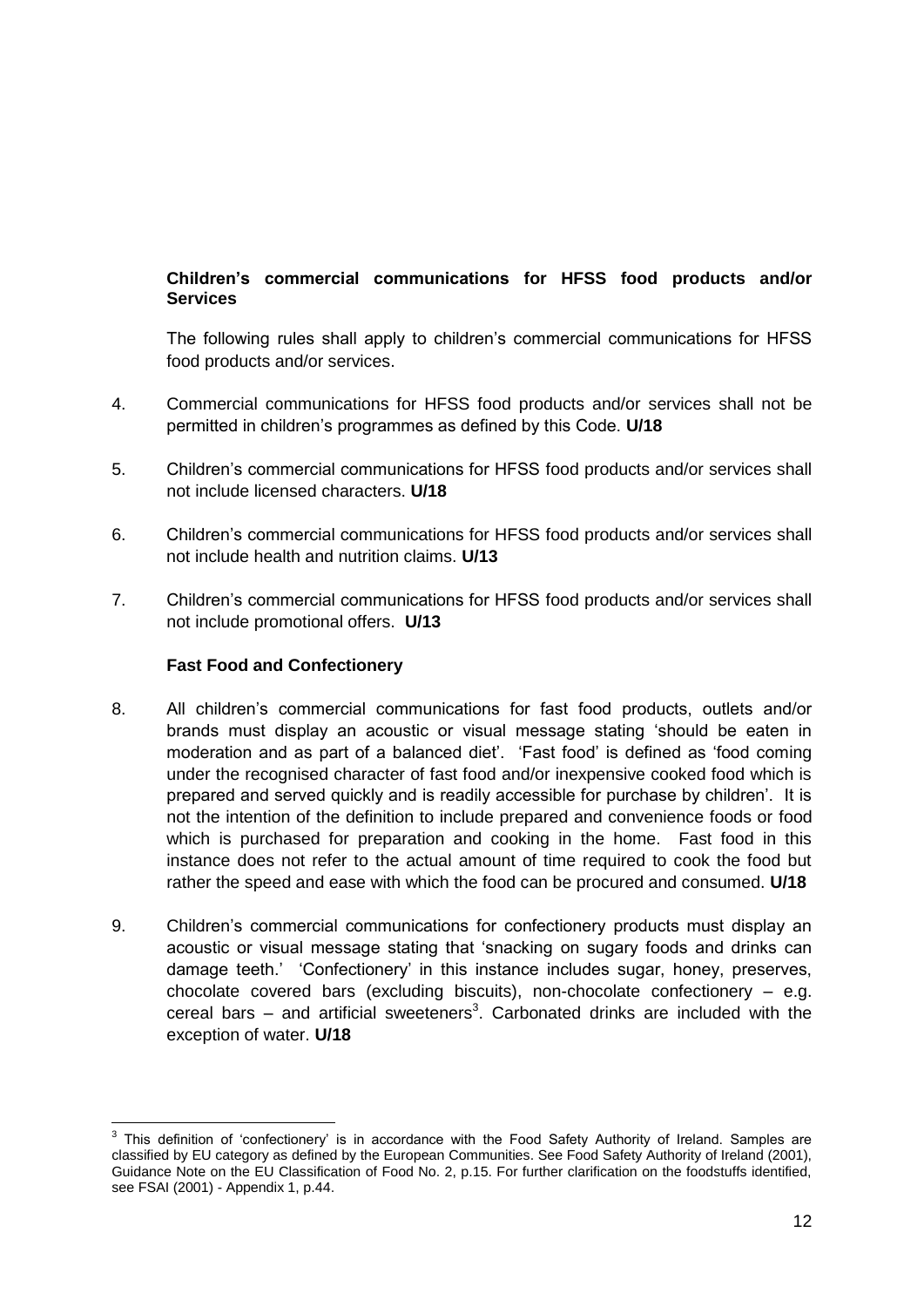# **Celebrities**

- 10. Children's commercial communications shall not portray or refer to celebrities or sports stars to promote food or drink products (including HFSS food products and/or services), unless the commercial communication is part of a public health or education campaign. Celebrities in this instance are defined as persons who are widely acclaimed, or honoured and/or known to children. It does not include those persons or characters that become known to children solely as a result of their participation in commercial communications. **U/15**
- 11. Broadcasters shall comply with directions, issued from time-to-time by the Authority, in respect of this section of the Code. **U/18**

# <span id="page-12-0"></span>**12. Parental Responsibility**

Parents and guardians have primary responsibility for children but those responsible for commercial communications (including broadcasters) should support the parent/guardian relationship with children by scheduling responsibly and by not undermining the authority, responsibility or judgment of parents or guardians in the content of children's commercial communications. This includes the use of plot lines that encourage children to deceive or manipulate adults into purchasing or providing the product or service promoted. Children's commercial communications shall not suggest that a parent, guardian or adult who purchases or provides a product or service for the child, is better, more intelligent or more generous than one who does not. **U/18**

# <span id="page-12-1"></span>**13. Programme Characters**

Characters and personalities from children's programmes which are currently broadcast on indigenous services shall not be used to promote products or services (including HFSS food products and/or services) in children's commercial communications. In this instance 'currently' means regular programming that is due for return in the next broadcast season.

This provision does not apply to children's commercial communications for products, events or services, directly associated with programmes in which the characters or personalities normally appear.

In the case of children's commercial communications for products, events or services directly associated with the children's programme, these must not be broadcast for two hours prior to the beginning and following the end of the programme in question. **U/18**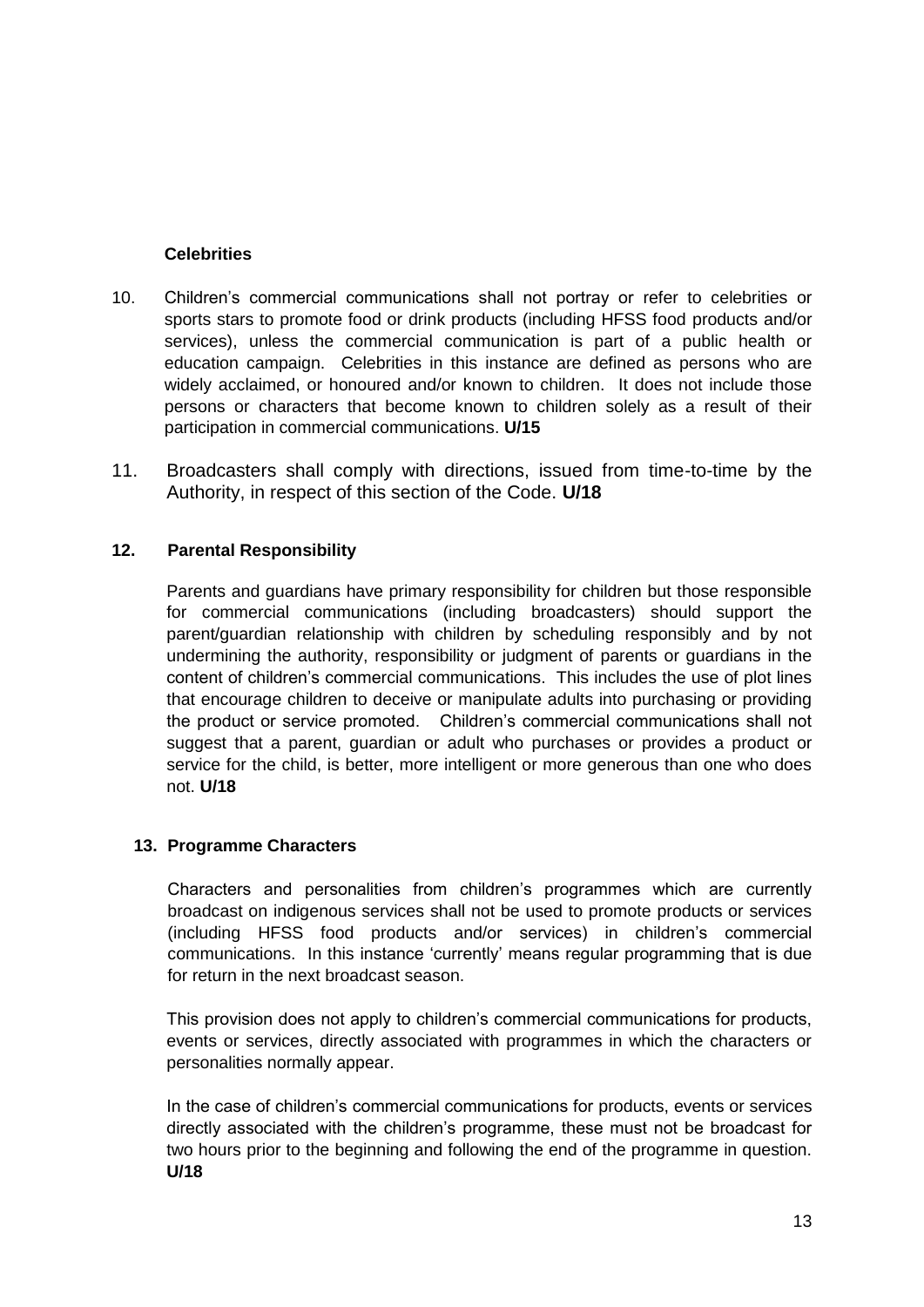## <span id="page-13-0"></span>**14. Children's Advertising, Children's Sponsorship and Children's Product Placement**

- 1. Except where otherwise indicated, children's advertising, children's sponsorship and children's product placement falling within the scope of this Code shall comply with Section 4 (Rules pertaining to Advertising & Teleshopping) Section 6 (Rules pertaining to Sponsorship) and Section 7 (Television Product Placement) of the General Commercial Communications Code. **U/18**
- 2. Children's Advertising shall be clearly separate from programme content and must not include excerpts from children's programmes that might blur the distinction between advertising and programme content. **U/18**
- 3. Christmas themed children's advertising may not be broadcast prior to November 1<sup>st</sup> each year. Christmas themed children's advertising refers to advertising that contains references, either visual or acoustic, to Christmas. **U/18**
- 4. A children's programme of less than 30 minutes scheduled duration may not be interrupted by advertising. Programmes with a scheduled duration of 30 minutes or greater may be interrupted by advertising once for each scheduled period of 30 minutes. **U/18**
- 5. Sponsor logos may not be shown during the editorial segments of Children's Programmes. **U/18**
- 6. Sponsors of Children's Programmes may not place their product and/or services in the sponsored programme. **U/18**

## <span id="page-13-1"></span>**15. Restrictions and Prohibitions**

1. Sections 8 and 9 of the General Commercial Communications Code detail restrictions and prohibitions on a range of products and services. Except where otherwise indicated, these prohibitions and restrictions shall apply to commercial communications falling within the scope of this Code. **U/18**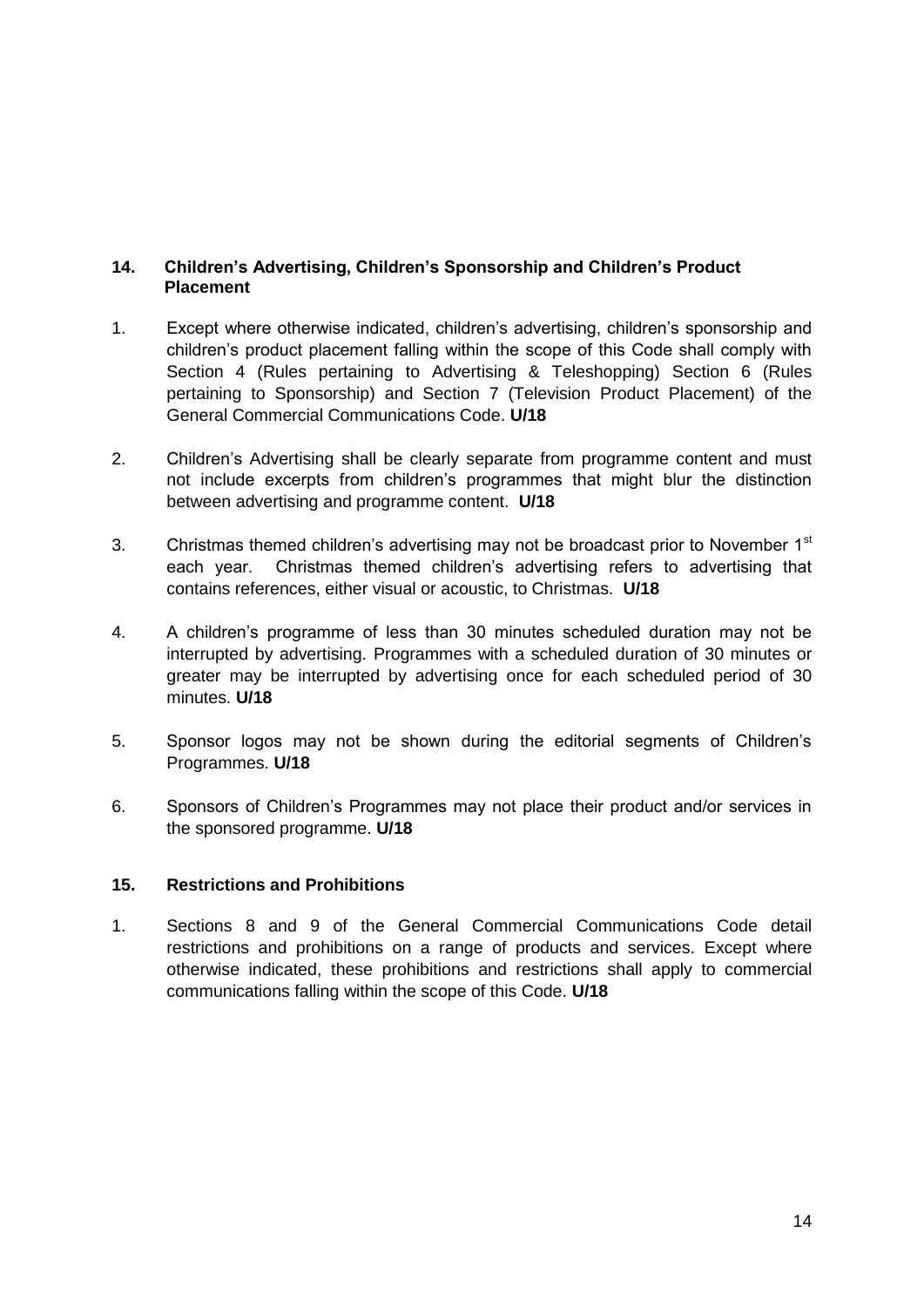- 2. In addition to the restrictions and prohibition listed in the General Commercial Communications Code, children's commercial communications containing the following are prohibited:-
	- Betting and Gaming services or products (except the National Lottery as permitted by the National Lottery Act 1986).
	- Slimming products and services (slimming being defined as weight reduction, limitation or control).
	- Introduction and dating services.
	- Services of a sexual nature.
	- Teleshopping.
	- Paid product placement.
	- Split-screen, interactive and virtual advertising.
	- Surgical and non-surgical cosmetic procedures.
	- Fortune Tellers, psychics etc.

Broadcasters should be aware that other classes of commercial communication are prohibited, limited or otherwise restricted by legislative or regulatory provisions. A guide to these provisions is contained in the Appendix to this Code and this guide should not be deemed to be exhaustive. **U/18**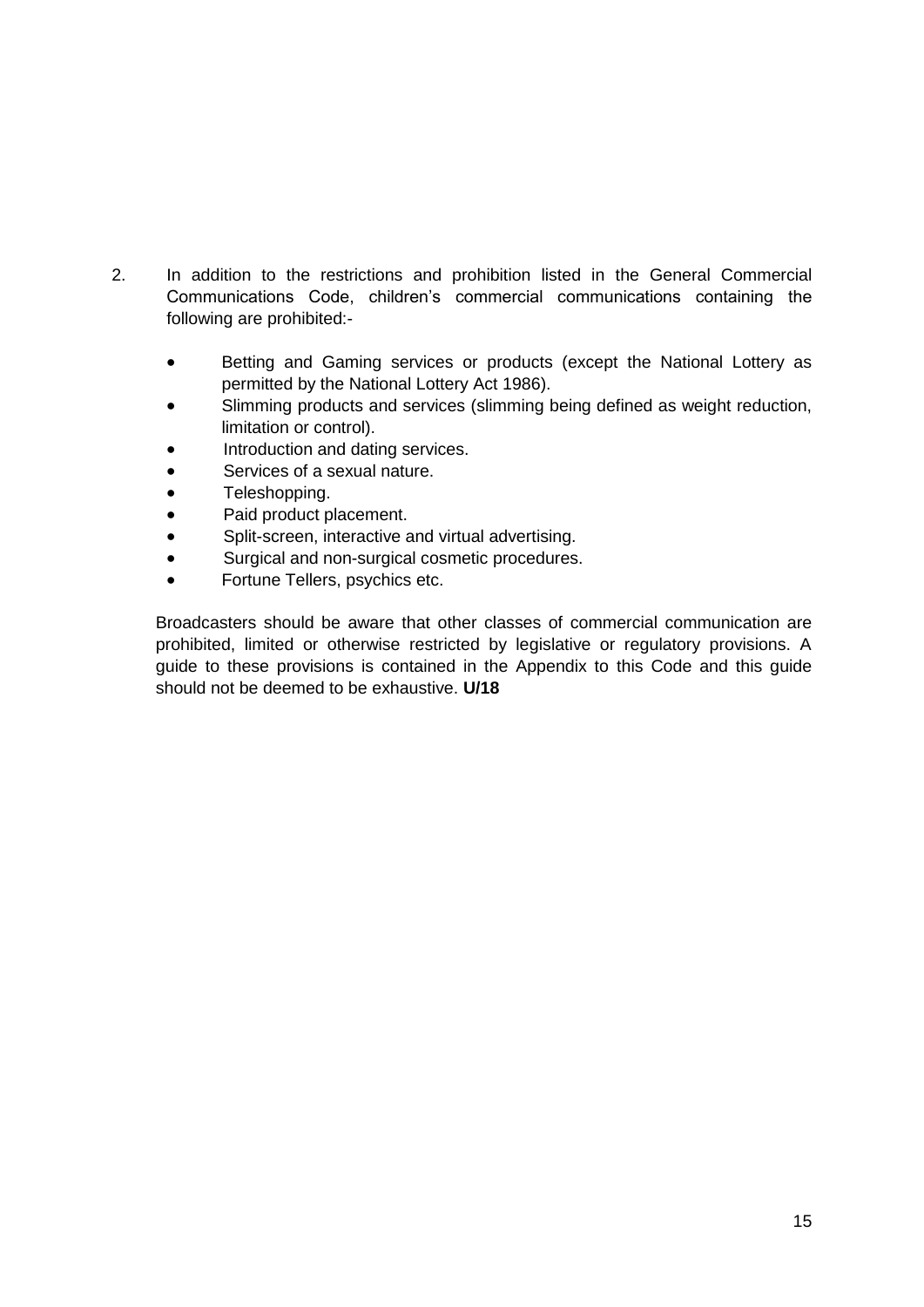# **APPENDICES TO CHILDREN'S COMMERCIAL COMMUNICATIONS CODE**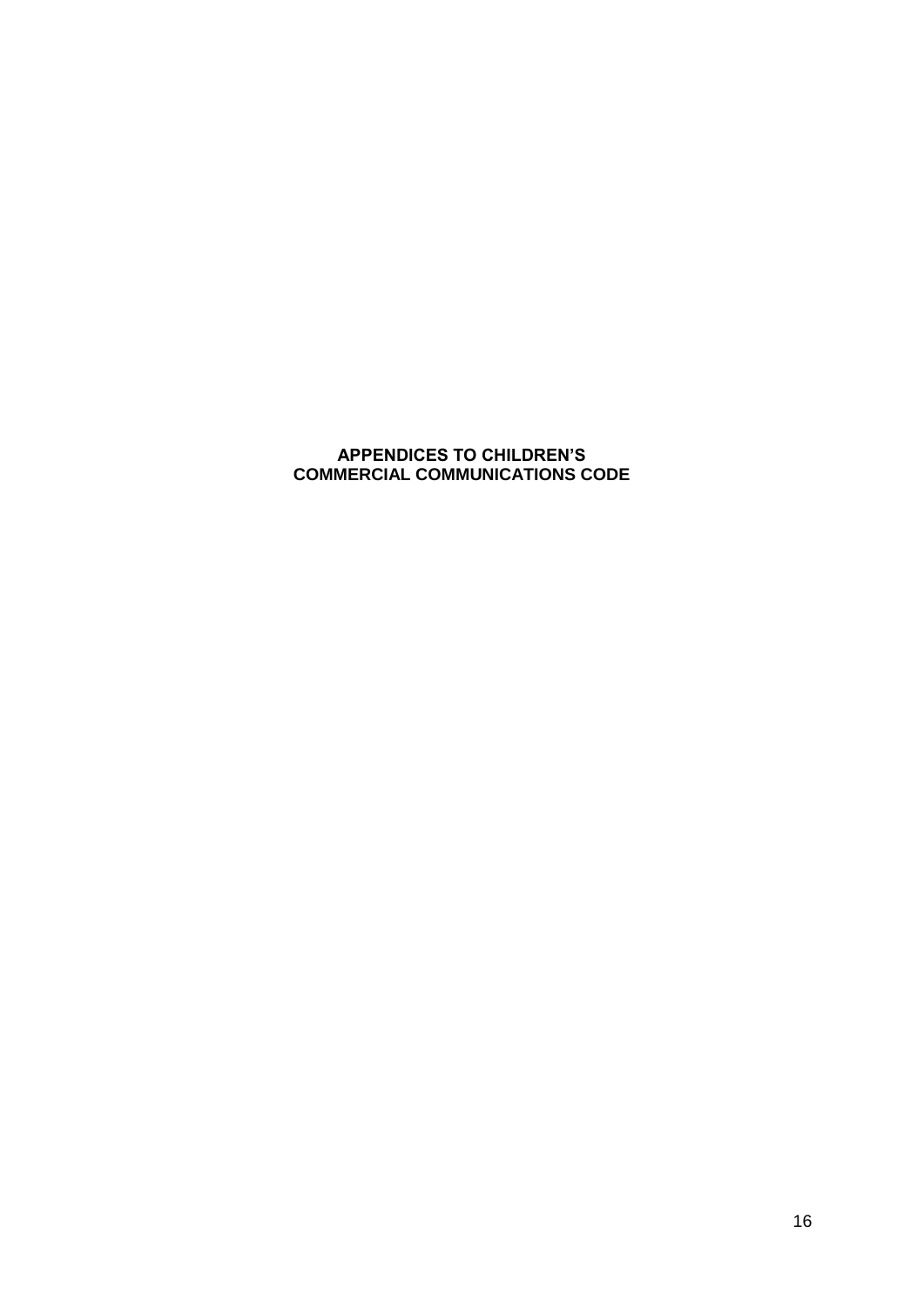# **1. Related Legislation**

The following is a non-exhaustive guide to the principal legislation which may restrict, control or otherwise affect commercial communications in Ireland. This list is for guidance only and it is entirely a matter for individual parties to ascertain any relevant legislative provisions that may apply in each case as well as any updates, repeals or amendments made to the relevant legislation.

## **Broadcasting Legislation:**

Broadcasting Authority Act, 1960 Broadcasting Authority (Amendment) Act, 1976 Broadcasting and Wireless Telegraphy Act, 1988 Broadcasting Act, 1990 Broadcasting Act, 2009

#### **Other National Legislation:**

Adoption Acts 1952 to 1998.

Animal Remedies Act 1993.

Animal Remedies (Control of Sale) Regulations 1985-1991 (S.I. 258/1985, S.I. 244/1991).

Betting Act 1931.

Building Societies Act 1989 as amended by 2006 Act.

Central Bank and Financial Services Authority of Ireland Acts 2003 and 2004.

Central Bank Acts 1942-1998.

Censorship of Films Acts 1923-1992.

Censorship of Publications Acts 1929 to1967.

Censorship of Publications Regulations 1980 (S.I. 292/1980).

Child Trafficking and Pornography Act 1998.

Child Trafficking and Pornography (Amendment) Act, 2004.

Companies Acts 1963-2009.

Consumer Credit Act 1995.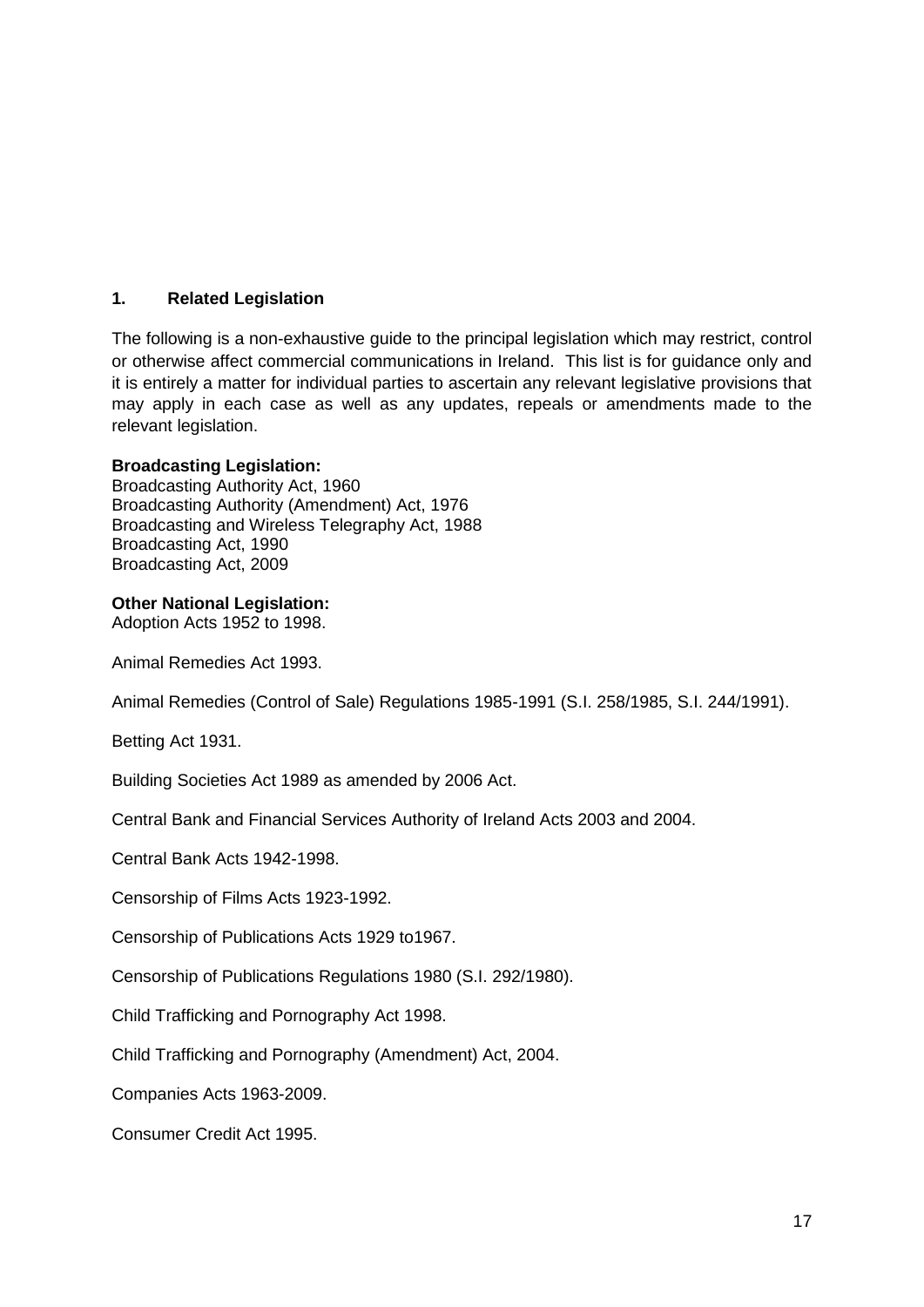Consumer Credit Act 1995 (Section 28) Regulations, 1996 (S.I. 245/1996).

Consumer Protection Act, 2007.

Consumer Information (Advertisement for Concert or Theatre Performances) Order 1997 (S.I. 103/1997).

Consumer Information (Advertisements)(Disclosure of Business Interest) Order 1984 (S.I. 168/1984).

Consumer Information (Advertisement for Airfares) Order, 2000 (S.I. 468/2000).

Consumer Information (Miscellaneous Goods)(Marking) Order, 1984 (S.I. 178/1984).

Copyright Act 1963.

Copyright and Related Rights Acts 2000 and 2004.

Credit Union Act 1997.

Criminal Justice (Theft and Fraud Offences) Act 2001.

Data Protection Acts 1988 and 2003.

Dairy Products Acts 1924 to 1947.

Defamation Act 2009.

Defence Acts 1954 to 2007.

Employment Agency Act 1971.

Employment Agency Regulations 1972 to1993 (S.I. 27/1971, S.I. 255/1972, S.I 49/1993).

Employment Equality Acts 1998 and 2004.

Gaming and Lotteries Acts 1956 to1979.

Hallmarking Act 1981.

Health (Foods for Particular Nutritional Uses) Regulations 1991 (S.I. 331/1991).

Hire Purchase and Credit Sale (Advertising) Order 1961 (S.I. 183/1961).

Industrial and Commercial Property (Protection) Acts 1927 to 1958.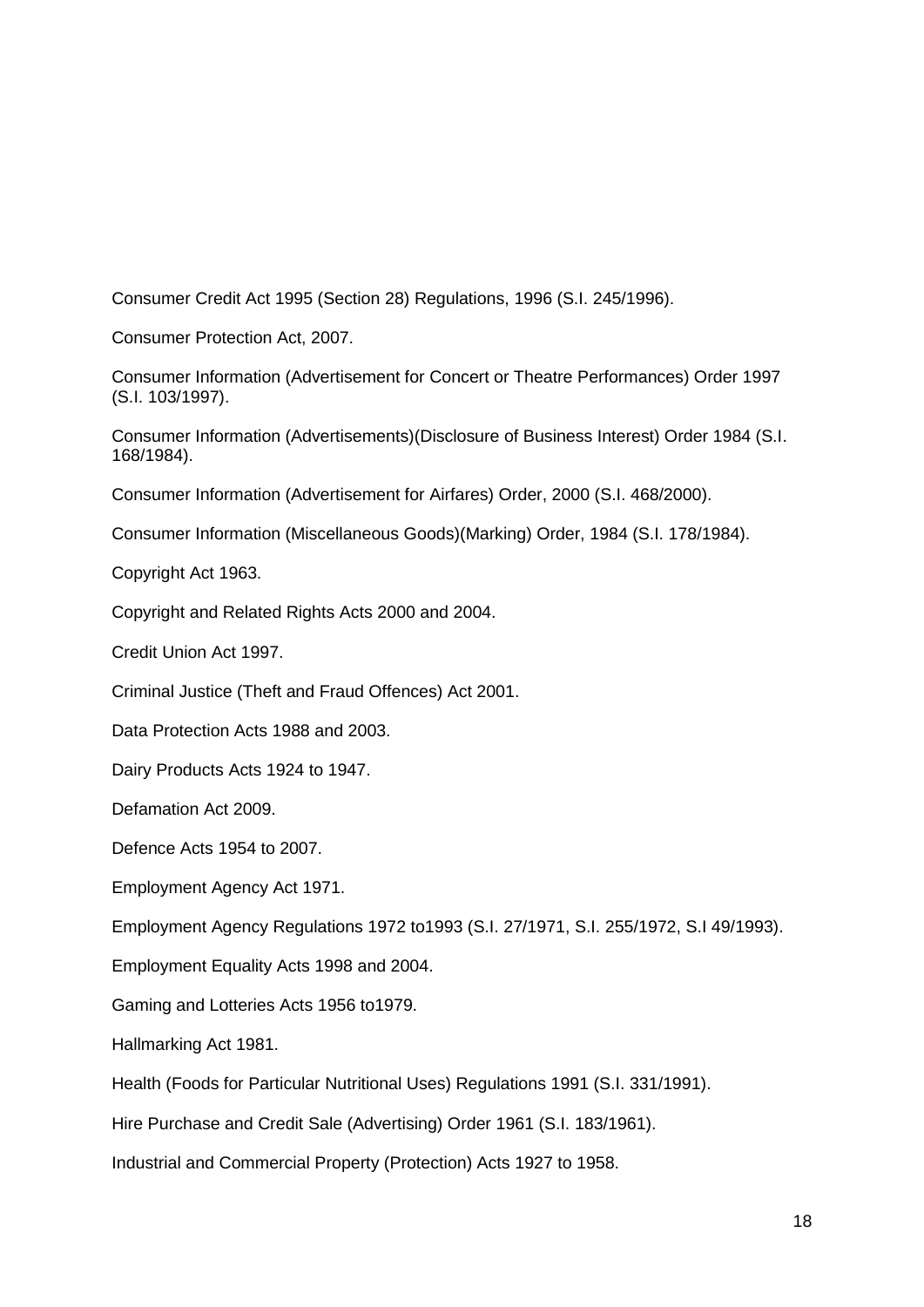Industrial Research and Standard Acts 1961 and 1979.

Insurance Acts 1909 to 2000.

Investment Intermediaries Act 1995.

Licensing Acts 1833 to 2008.

Investor Compensation Act 1998.

Medicinal Products (Control of Advertising) Regulations 2007 (S.I. 541/2007).

Medical Preparations (Labelling and Package Leaflets) Regulations 1993-1999 (S.I. 71/1993, S.I. 440/1994, 187/1999).

Medical Preparations (Licensing, Advertisement and Sale) Regulations 1984 to 1994 (S.I. 210/1984, S.I. 347/1989, S.I. 70/1993,S.I. 439/1994).

Medicinal Products (Prescription and Control of Supply) Regulations 2003 as amended (S.I. 540/2003).

Medicinal Products (Licensing and Sale) Regulations 1998 (S.I. 142/1998) and 2001.

Merchandise Marks Act 1970.

Metrology Act 1996.

Milk and Dairies Acts 1935 and 1956.

Occasional Trading Act 1979 as amended by the Casual Trading Act 1995.

Official Languages Act 2003.

Opticians Acts 1956 and 2003.

Package Holidays and Travel Trade Act 1995.

Prices and Charges (Tax-Inclusive Statements) Order 1973 (S.I. 9/1973).

Public Health (Tobacco) Acts 2002 to 2009.

Red Cross Acts 1938 to 1954.

Sale of Goods and Supply of Services Act 1980.

Solicitors Acts 1954 to 2002 Solicitors (Advertising) Regulations 2002 (S.I. 518/2002).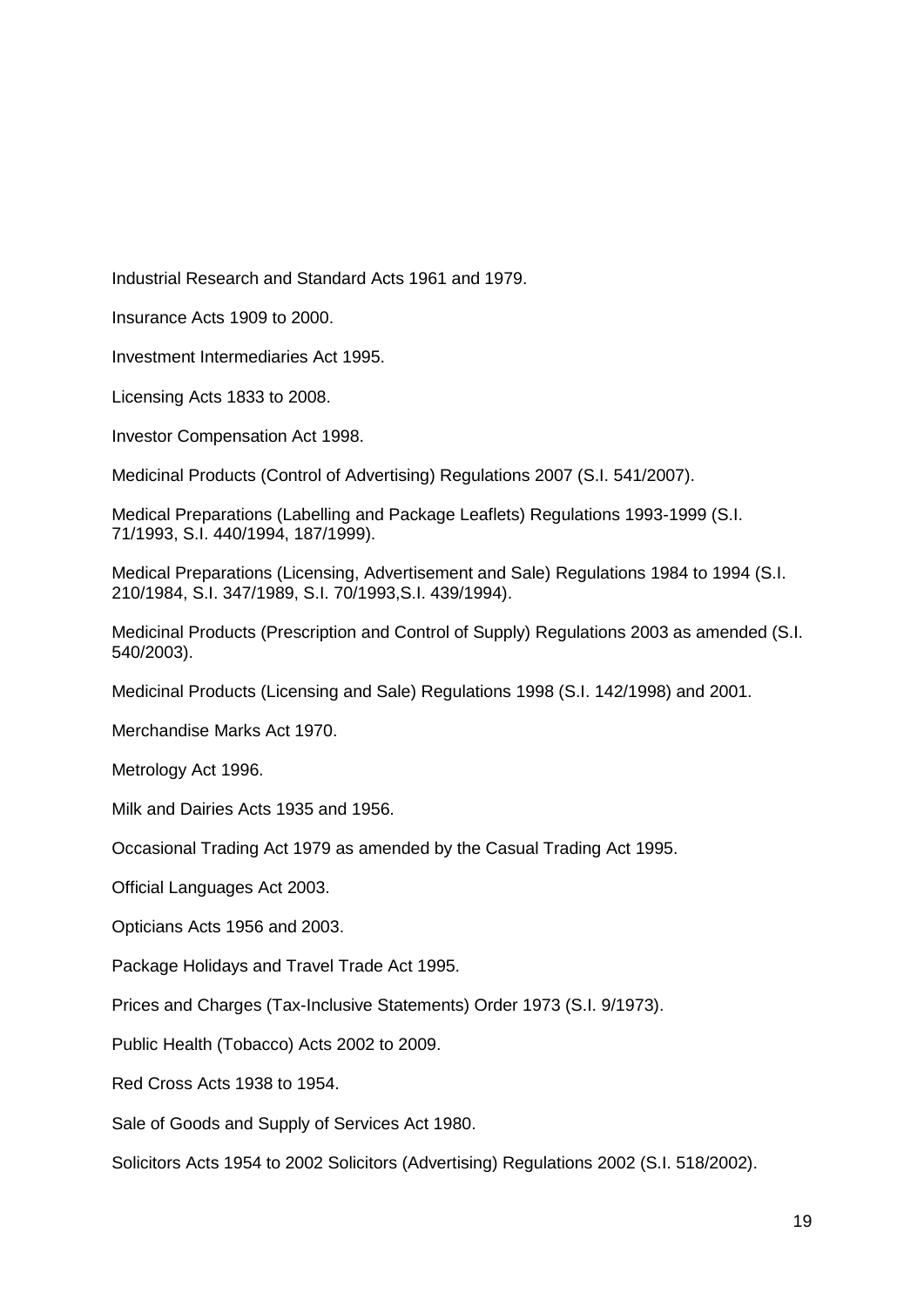Solicitors Acts 1954-2002.

Stock Exchange Act 1995.

Tobacco Products (Control of Advertising,Sponsorship and Sales Promotion) Regulations 1991-2009 (S.I. 326/1991, S.I. 215/2000, S.I. 243/2009).

Tourist Traffic Acts 1939 to 1988.

Trade Marks Act 1996.

Trustee Savings Banks Acts 1989 and 2001.

Unit Trusts Act 1990.

#### **Rights**

Equal Status Acts 2000 to 2004. Equality Act 2004. European Convention on Human Rights Act 2003. Prohibition on Incitement to Hatred Act 1989.

#### **European-Based Legislation**

Council Directive 2010/13/EU (Audiovisual Media Services Directive)

S.I. No. 258/2010 (European Communities (Audiovisual Media Services) Regulations 2010**)**.

Council Regulation (EC) No. 2200/96 as amended by 2699/2000 and European Communities (Fruit and Vegetables) Regulations 1997 (S.I. 122/1997).

European Communities (Authorisation, Placing on the Market, Use and Control of Plant Protection Products) Regulations 2003 as amended (S.I. 83/2003).

Electronic Commerce (Directive 2000/31/EC)Regulations 2003 (S.I. 68/2003).

European Communities (Definition, Description and Presentation of Spirit Drinks) Regulations 1995 (S.I. 300/1995).

European Communities (Definition, Description and Presentation of Aromatised Wines, Aromatised Wine-Product Cocktails) 1998 (S.I. No. 254/1998).

European Communities (Classification, Packaging and Labelling of Pesticides) Regulations 1994 (S.I. 138/1994).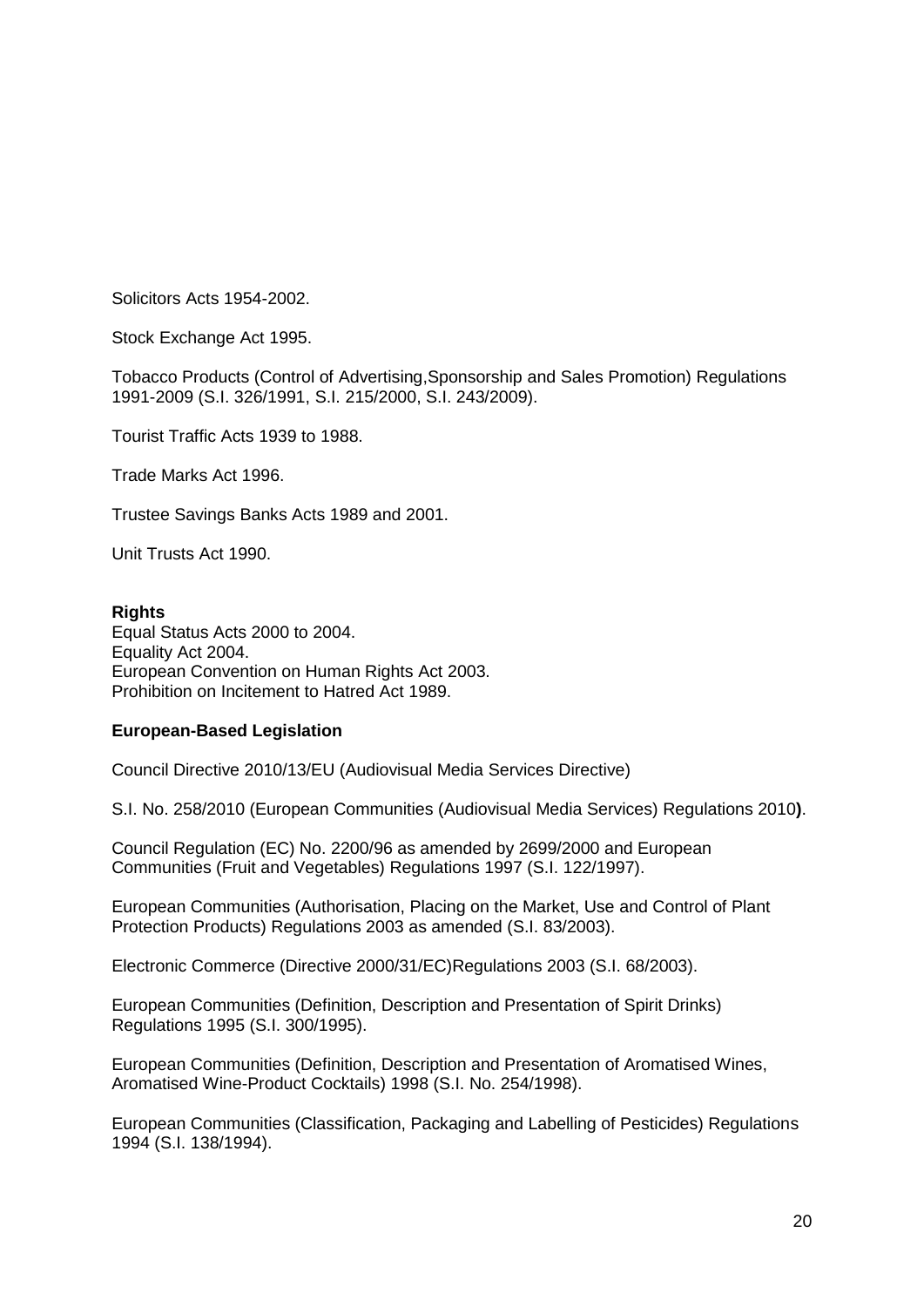European Communities (Classification, Packaging and Labelling of Plant Protection Products and Biocide Products) Regulations 2001 (S.I. 624/2001).

European Communities (Co-operation between National Authorities Responsible for the Enforcement of Consumer Protection Laws)Regulations 2006 (S.I. 290/2006).

European Communities (Cosmetic Products) Regulations 1997-2006 (S.I. 87/1997,S.I. 213/1998, S.I. 150/2000, S.I. 203/200, S.I. 373/2006).

European Communities (Distance Marketing of Consumer Financial Services) Regulations 2004 (S.I. 853/2004).

European Communities (Distance Marketing) of Consumer Financial Services) (Amendment) Regulations 2005 (S.I. 63/2005). European Communities (Food Supplement) Regulations 2003 (S.I. 539/2003).

European Communities (Infant Formulae and Follow-on Formulae) Regulations 1998 to 2000 (S.I. 243/1998, S.I.446/2000).

European Communities (Labelling, Presentation and Advertising of Foodstuffs) Regulations 2000 and 2002 (S.I. 92/2000, S.I. 483/2002).

European Communities (Life Assurance) Framework Regulations 1994 (S.I. 360/1994).

European Communities (Misleading Advertising)Regulations 1988 (S.I. 134/1988).

Directives on Misleading and Comparative Advertising – 84/450/EEC, 97/55/EC, 05/29/EC.

European Communities (Names and Labelling of Textile Products) Regulations 1998 (S.I. 245/1998).

European Communities (Non-Life Insurance) Framework Regulations 1994 (S.I. 359/1994).

European Communities (Requirements to Indicate Product Prices) Regulations 2002(S.I. 639/2002).

European Communities (Pesticides Residues) (Feeding Stuffs) Regulations 1992 (S.I. 40/1992).

European Communities (Protection of Consumers in Respect of Contracts Made by Means of Distance Communications) Regulations 2001(S.I. 207/2001).

European Communities (Protection of Consumers in Respect of Contracts Made by Means of Distance Communications) (Amendment) Regulations 2005 (S.I. 71/2005).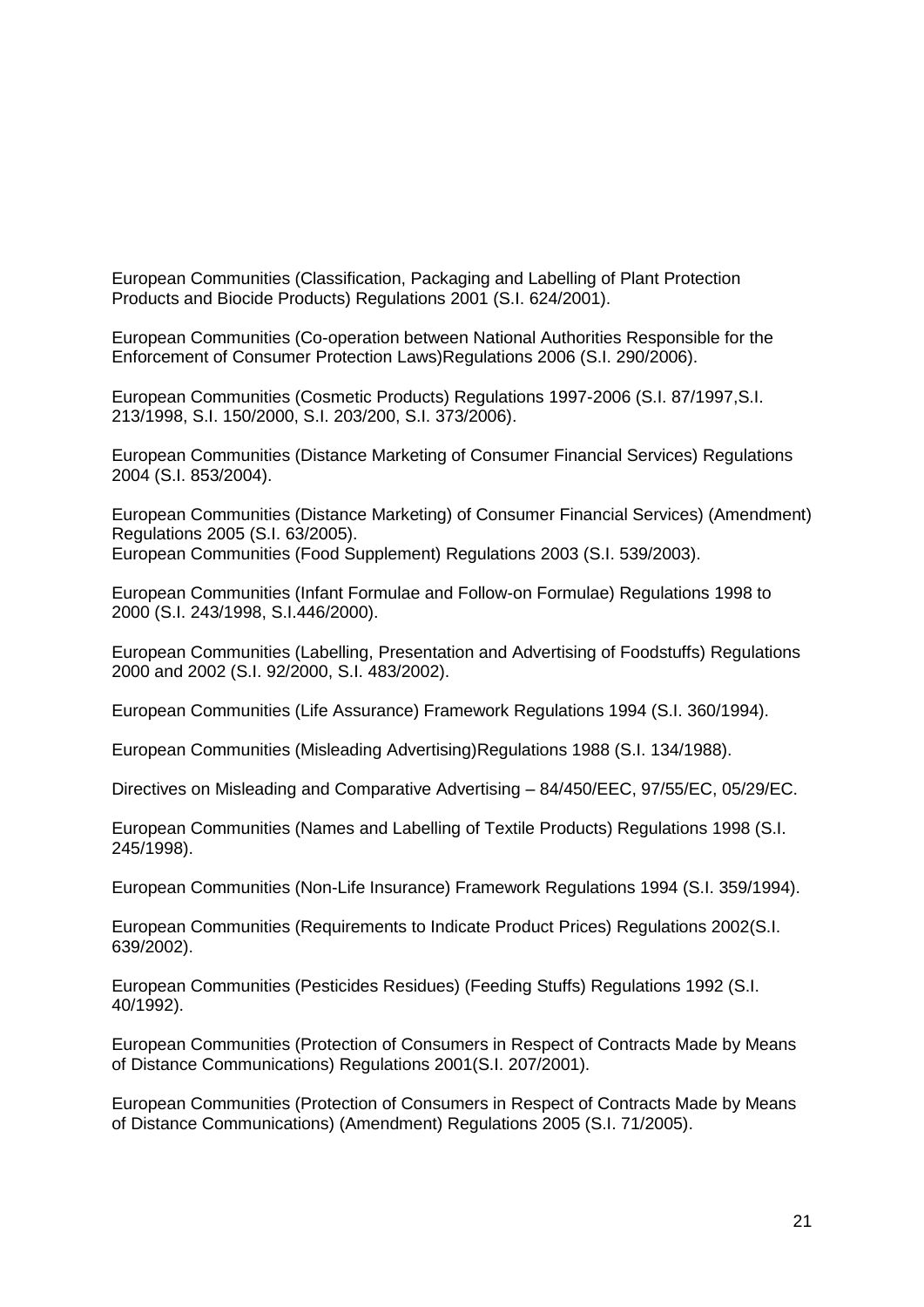European Communities (Protection of Geographical Indication and Designations of Origin for Agricultural Products and Foodstuffs) Regulations 1995 and 1999 (S.I. 148/1995,S.I. 275/1999).

European Communities (Supply of Information on the Origin Identification and Destination of Bovine Animals) Regulation 1999 (S.I. 258/1999).

European Communities (Television Broadcasting) Regulations 1999 (S.I. 313/1999).

European Communities (Undertakings for Collective Investments in Transferable Securities)Regulations 2003 (S.I. 211/2003) (as amended).

Market Abuse (Directive 2003/6/EC) Regulations 2005 (S.I. 342/2005).

Means of Distance Communications (Amendment) Regulations 2005 (S.I. 71/2005).

Poisons (Control of Residues in Foods of Animal Origin) Regulations 1985 and 1986 (S.I. 257/85,S.I. 236/86).

Prospectus (Directive 2003/71/EC) Regulations 2005 (S.I. 324/2005).

European Communities (Directive 1924/2006) on Nutrition and Health Claims Made on Foods.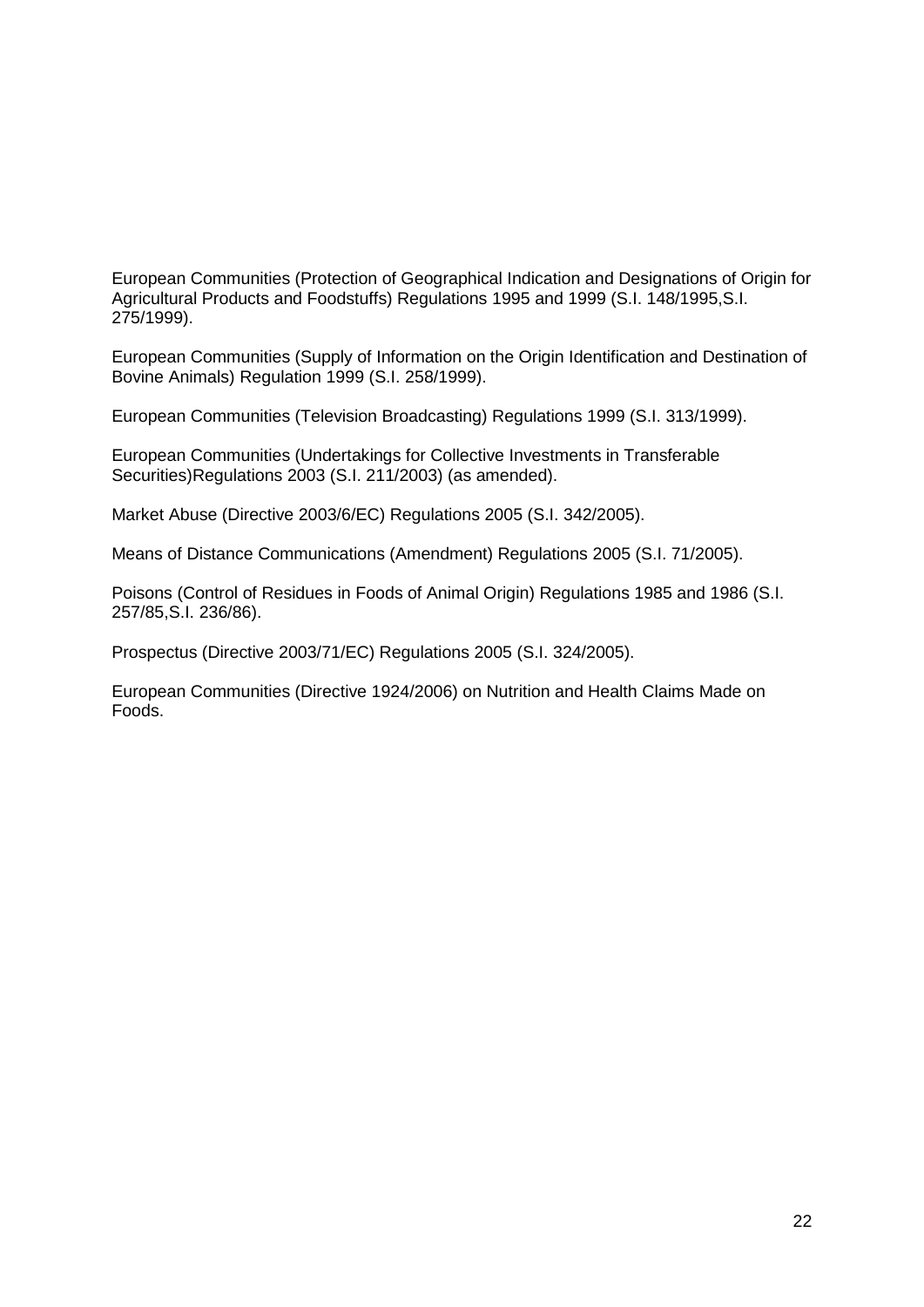# **2. Nutrient Profiling Model**

For the purpose of this Code, the Nutrient Profiling Model developed by the UK Food Standards Agency should be used to assess whether commercial communications is for a product or service that is high in fat, salt or sugar and therefore subject to restrictions and regulation. There are three steps to working out the overall score of a food or drink.

## **i) Work out total 'A' points**

A maximum of ten points can be awarded for each nutrient.

Total 'A' points = (points for energy) + (points for saturated fat) + (points for sugars) + (points for sodium). The following table indicates the points scored, depending on the amount of each nutrient in 100g of the food or drink:

| <b>Points</b>  | <b>Energy</b> | <b>Sat Fat</b> | <b>Total Sugar</b> | Sodium |
|----------------|---------------|----------------|--------------------|--------|
|                | (kJ)          | (g)            | (g)                | (mg)   |
| $\bf{0}$       | $\leq$ 335    | $\leq$ 1       | $\leq 4.5$         | ≤90    |
|                | >335          | >1             | >4.5               | >90    |
| $\overline{2}$ | >670          | >2             | >9                 | >180   |
| 3              | >1005         | >3             | >13.5              | >270   |
| 4              | >1340         | >4             | $>18$              | >360   |
| 5              | >1675         | >5             | >22.5              | >450   |
| 6              | >2010         | >6             | >27                | >540   |
| 7              | >2345         | >7             | $>31$              | >630   |
| 8              | >2680         | >8             | $>36$              | >720   |
| 9              | >3015         | >9             | >40                | >810   |
| 10             | >3350         | $>10$          | $>45$              | >900   |
|                |               |                |                    |        |

## **Points Allocation 'A' Nutrients**

If a food or drink scores 11 or more 'A' points then it cannot score points for protein unless it also scores 5 points for fruit, vegetables and nuts.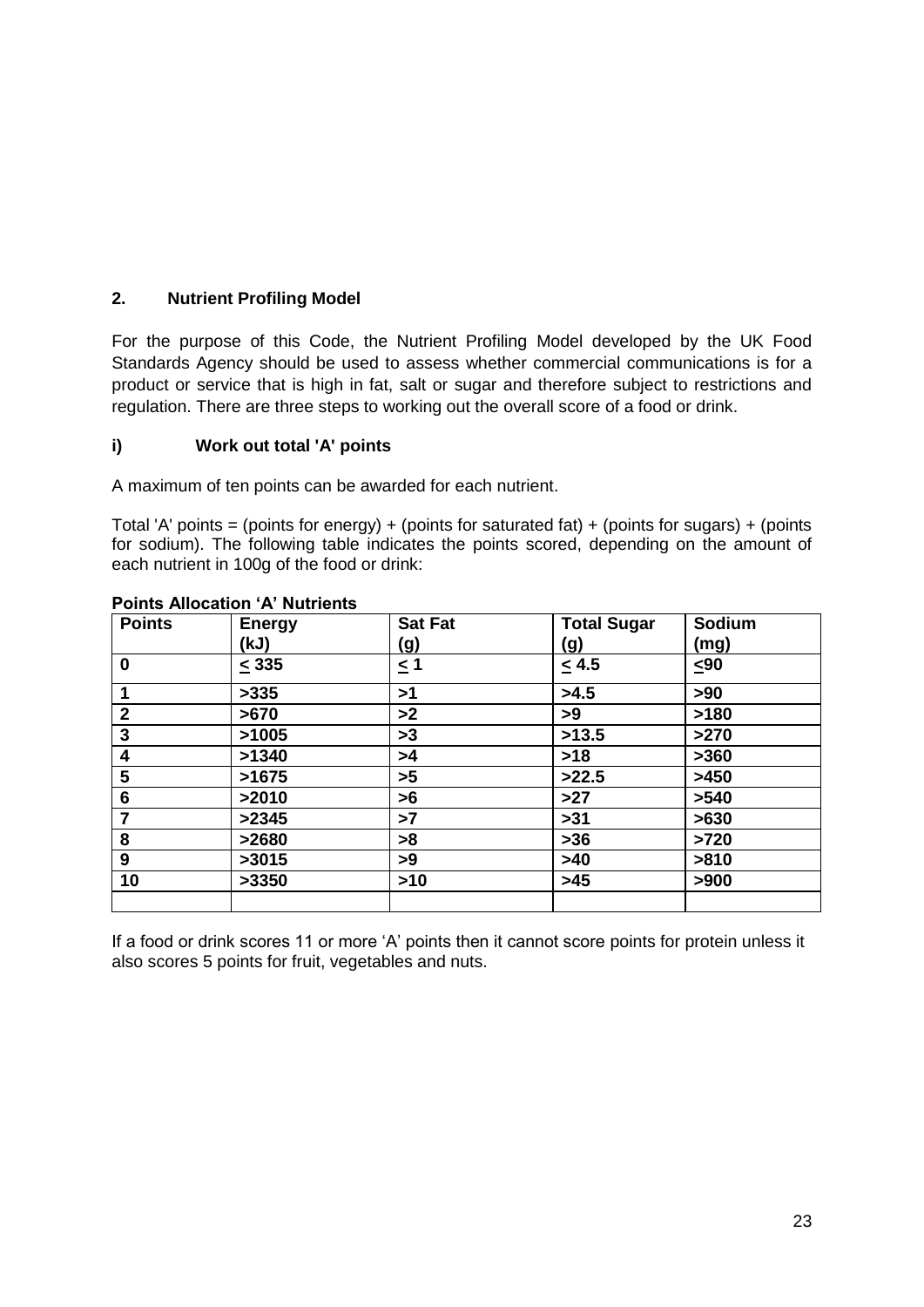# **ii) Work out total 'C' points**

A maximum of five points can be awarded for each nutrient/food component.

Total 'C' points = (points for % fruit, vegetable & nut content) + (points for fibre [either NSP or AOAC]) + (points for protein)

The following table indicates the points scored, depending on the amount of each nutrient/food component in 100g of the food or drink:-

| <b>Points</b>    | Fruit, Veg and | <b>N&amp;P Fibre</b> | Or AOAC            | <b>Protein</b> |
|------------------|----------------|----------------------|--------------------|----------------|
|                  | <b>Nuts</b>    | (g)                  | Fibre <sup>4</sup> | (g)            |
|                  | (%)            |                      | (g)                |                |
| $\boldsymbol{0}$ | $\leq 40$      | $\leq 0.7$           | $\leq 0.9$         | ≤1.6           |
|                  | >40            | >0.7                 | >0.9               | >1.6           |
| $\overline{2}$   | >60            | >1.4                 | >1.9               | >3.2           |
| 3                |                | >2.1                 | >2.8               | >4.8           |
| $\boldsymbol{4}$ |                | >2.8                 | >3.7               | >6.4           |
| 5                | >80            | >3.5                 | >4.7               | >8.0           |

#### **Points Allocation 'C' Nutrients:**

## **iii) Work out overall score**

 $\overline{\phantom{a}}$ 

 If a food scores **less than 11 'A'** points then the overall score is calculated as follows:

Total 'A' points (energy + saturated fat + sugars + sodium) minus total 'C' points  $(fruit, veg and nuts + fibre + protein)$ 

 If a food scores **11 or more 'A' points** but scores 5 points for fruit, vegetables and nuts then the overall score is calculated as follows:

Total 'A' points (energy + saturated fat + sugars + sodium) minus total 'C' points (fruit, veg and nuts + fibre + protein)

 $4$  One or other of the dietary fibre columns should be chosen to how the fibre content of the food or beverage was calculated by the manufacturer.